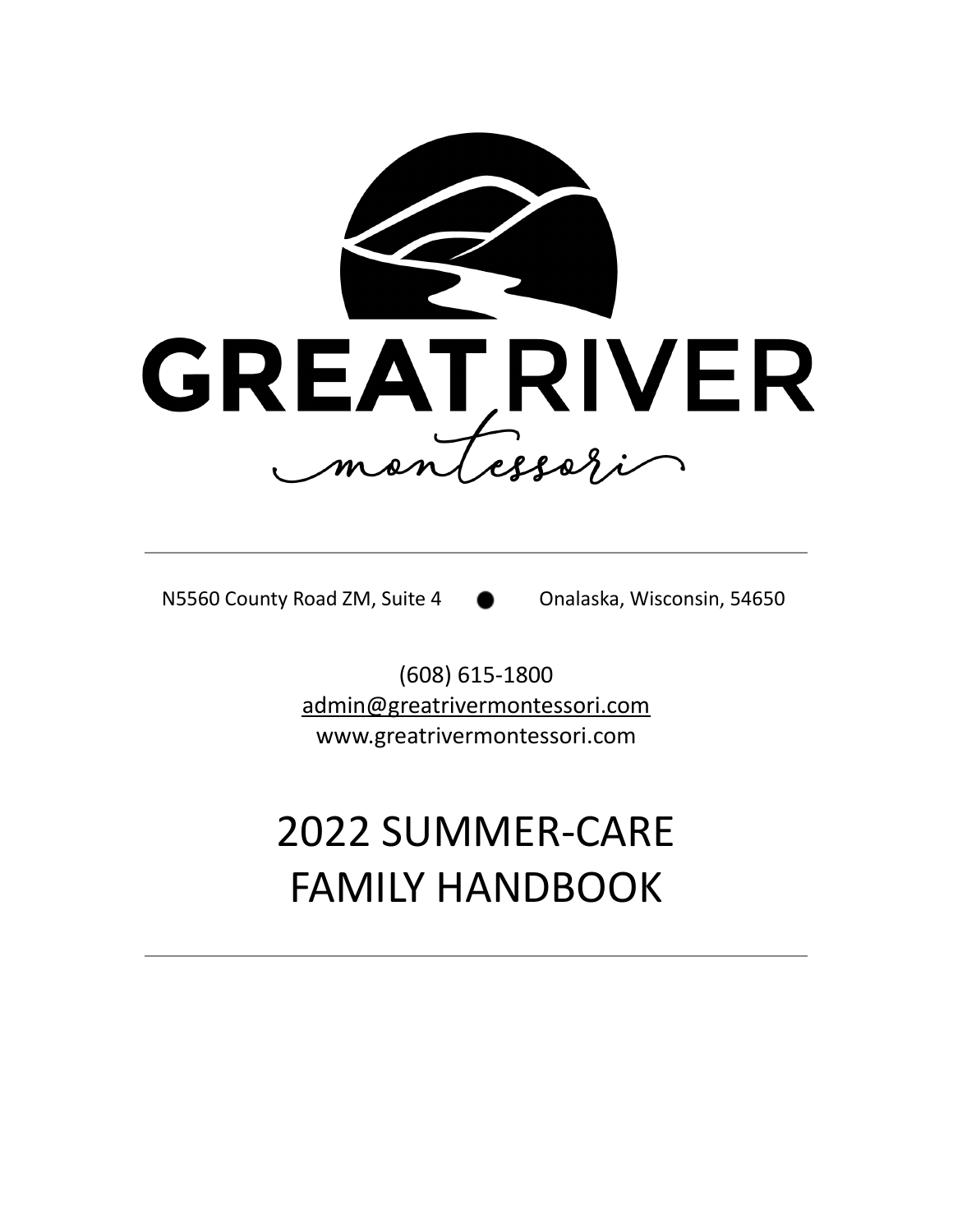# Table of Contents

| <b>About Us</b>                                                                                                                                                                                                                   | $\overline{4}$ |
|-----------------------------------------------------------------------------------------------------------------------------------------------------------------------------------------------------------------------------------|----------------|
| Contact Information                                                                                                                                                                                                               | 4              |
| <b>History</b>                                                                                                                                                                                                                    | $\overline{4}$ |
| Mission                                                                                                                                                                                                                           | $\overline{5}$ |
| Core Values                                                                                                                                                                                                                       | 5              |
| <b>Programs and Daily Routine</b>                                                                                                                                                                                                 | 5              |
| Programs<br><u> 1989 - Johann Barn, mars ann an t-Amhain an t-Amhain an t-Amhain an t-Amhain an t-Amhain an t-Amhain an t-Amh</u>                                                                                                 | 5              |
| Daily Routine <b>Daily Routine</b>                                                                                                                                                                                                | 6              |
| <b>GRM School Expectations and Practices</b>                                                                                                                                                                                      | 6              |
| <b>Student Rights</b>                                                                                                                                                                                                             | 6              |
| Discipline Approach<br><u> 1980 - Johann Stein, fransk politik (f. 1980)</u>                                                                                                                                                      | $\overline{7}$ |
| <b>General Behavior Guidelines for Students</b>                                                                                                                                                                                   | $\overline{7}$ |
| <b>General Behavior and Discipline Strategies Used at GRM</b>                                                                                                                                                                     | $\overline{7}$ |
| Severe Behavior                                                                                                                                                                                                                   | 8              |
| <b>Parent and Family Definitions</b>                                                                                                                                                                                              | 8              |
| Clothing/Shoes                                                                                                                                                                                                                    | 8              |
| Extra Clothing Property of the Clothing Contract of the Clothing Contract of the Clothing Contract of the Clothing Contract of the Clothing Contract of the Clothing Contract of the Clothing Contract of the Clothing Contrac    | 9              |
| <b>Naptime Needs</b>                                                                                                                                                                                                              | 9              |
| Coat Hook<br><u> 1989 - Johann Stein, marwolaethau a bhann an t-Amhain an t-Amhain an t-Amhain an t-Amhain an t-Amhain an t-A</u>                                                                                                 | 9              |
| Required School Bags <b>School Bags Example 20</b> and 20 and 20 and 20 and 20 and 20 and 20 and 20 and 20 and 20 and 20 and 20 and 20 and 20 and 20 and 20 and 20 and 20 and 20 and 20 and 20 and 20 and 20 and 20 and 20 and 20 | $\overline{9}$ |
| Toys from Home The Contract of the Contract of Toys from Home                                                                                                                                                                     | 9              |
| <b>Field Trips</b>                                                                                                                                                                                                                | 10             |
| Cell Phones                                                                                                                                                                                                                       | 10             |
| <b>Phone Calls</b>                                                                                                                                                                                                                | 10             |
| Mailing, Correspondence, and Daily Take Home Folders                                                                                                                                                                              | 10             |
| Attendance, Absences, Late Arrivals                                                                                                                                                                                               | 11             |
| Transportation/Drop Off and Pick Up                                                                                                                                                                                               | 11             |
| Drop Off<br><u> 1989 - Johann Barn, amerikansk politiker (d. 1989)</u>                                                                                                                                                            | <u>12</u>      |
| Pick Up                                                                                                                                                                                                                           | 12             |
| Arrival and Dismissal Protocols for Parent/Guardians                                                                                                                                                                              | 12             |
| <b>Child Preparedness</b>                                                                                                                                                                                                         | 12             |
| Classroom Entry<br><u> 1989 - Johann Barn, mars ann an t-Amhain Aonaich an t-Aonaich an t-Aonaich ann an t-Aonaich ann an t-Aonaich</u>                                                                                           | 12             |
| <b>Dismissal and Departure</b><br><u> 1989 - Andrea Andrew Maria (h. 1989).</u>                                                                                                                                                   | 12             |
| <b>Non-Discrimination and Special Needs</b><br><u> 1989 - Johann John Stone, mars et al. 1989 - John Stone, mars et al. 1989 - John Stone, mars et al. 1989 - Joh</u>                                                             | <u>13</u>      |
| <b>Non-Discrimination Policy</b><br><u> 1980 - Jan Barat, martin amerikan basal dan berasal dalam basal dalam basal dalam basal dalam basal dalam ba</u>                                                                          | <u> 13</u>     |
| <b>Students with Special Needs</b>                                                                                                                                                                                                | <u>13</u>      |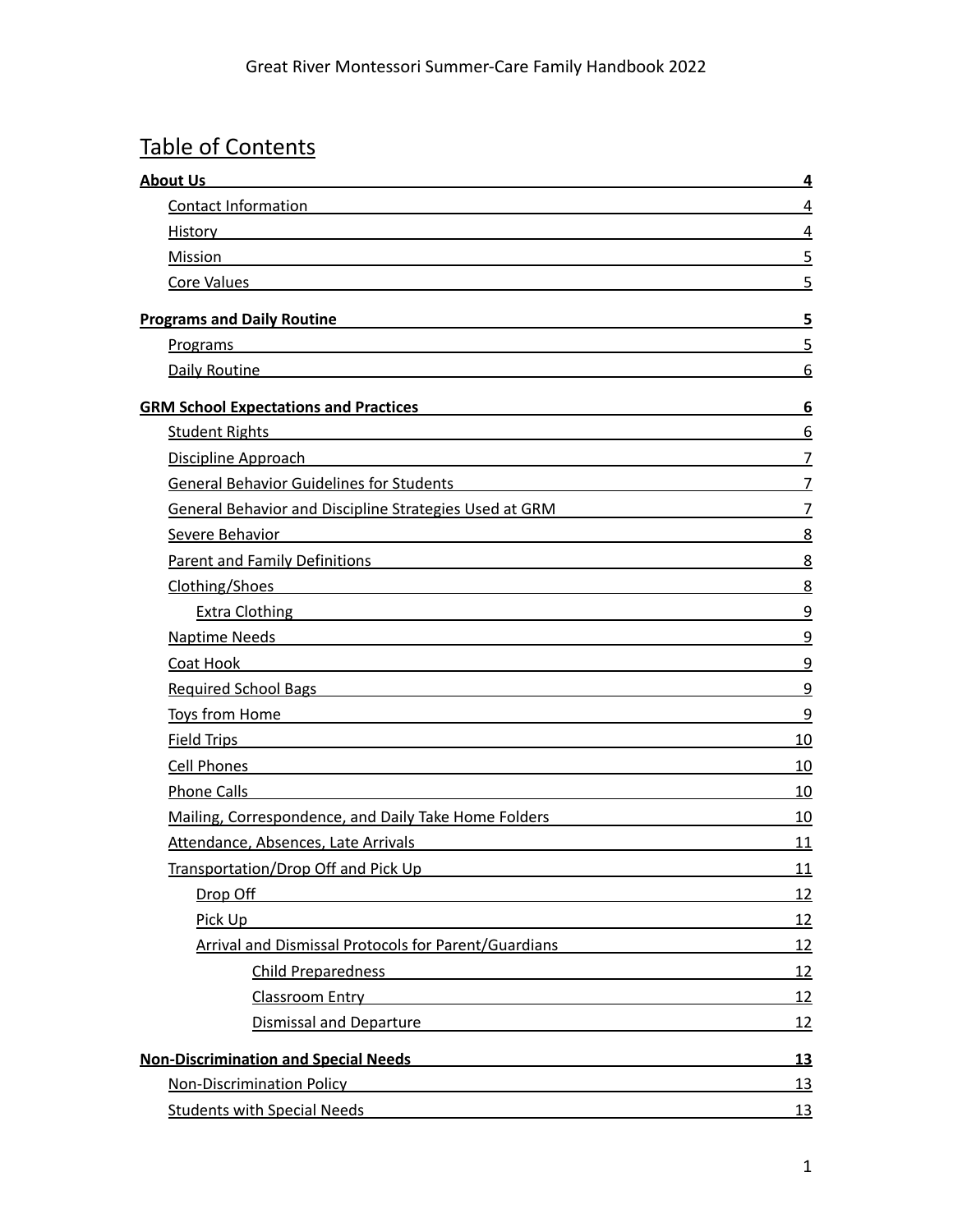| <b>Enrollment and Withdrawal</b><br><u> 1989 - Johann Stein, mars an deutscher Stein († 1989)</u>                                                                                                                                    | <u>13</u> |
|--------------------------------------------------------------------------------------------------------------------------------------------------------------------------------------------------------------------------------------|-----------|
| Admission and Enrollment <b>Example 20</b> No. 2014 12:38:38                                                                                                                                                                         | 13        |
| <b>Registration Forms</b><br><u> 1989 - Johann Stoff, deutscher Stoff, der Stoff, der Stoff, der Stoff, der Stoff, der Stoff, der Stoff, der S</u>                                                                                   | 14        |
| Toileting Policy <b>Container Container Container Container Container Container Container Container Container Container</b>                                                                                                          | 14        |
| <b>Waiting Pool</b>                                                                                                                                                                                                                  | 14        |
| Classroom Visits/Open Door Policy and Contact the Classroom Visits/Open Door Policy                                                                                                                                                  | 15        |
| <b>Changes in Enrollment Schedule</b>                                                                                                                                                                                                | 15        |
| Withdrawal                                                                                                                                                                                                                           | 15        |
| <b>Key Records &amp; Updates</b>                                                                                                                                                                                                     | 16        |
| <b>Privacy and Confidentiality Construction Construction Construction Construction Construction Construction Const</b>                                                                                                               | <u>16</u> |
| <b>Family Education Records Privacy Act Frame State State State State State State State State State State State State State State State State State State State State State State State State State State State State State Stat</b> | 17        |
| <b>Tuition, Invoicing, and Fundraising/Donations</b>                                                                                                                                                                                 | <b>18</b> |
| Tuition and Invoicing                                                                                                                                                                                                                | 18        |
| Delinquent Accounts and the control of the control of the control of the control of the control of the control of the control of the control of the control of the control of the control of the control of the control of the       | 18        |
| Donations<br>and the control of the control of the control of the control of the control of the control of the control of the                                                                                                        | 19        |
| Fundraising                                                                                                                                                                                                                          | 19        |
| <b>Security and Safety Policies</b>                                                                                                                                                                                                  | 19        |
| Sign In and Sign Out Safety Protocols and the state of the state of the state of the state of the state of the                                                                                                                       | 19        |
| Child Pick-Up Authorization <b>Child Pick-Up Authorization</b>                                                                                                                                                                       | 19        |
| Security and Locked Door Policy <b>Security and Container and Container and Container</b>                                                                                                                                            | 19        |
| Photograph and Social Media Policy <b>Container and Container and Container</b> and Container                                                                                                                                        | 20        |
| <b>Outdoor Policy</b>                                                                                                                                                                                                                | 20        |
| Possession of Firearms and Dangerous Weapons on Summer-Care Grounds                                                                                                                                                                  | 21        |
| <b>Evacuation Drills</b>                                                                                                                                                                                                             | 21        |
| <b>Health Policies</b>                                                                                                                                                                                                               | <u>21</u> |
| COVID Release of Liability and Waiver of Claims Agreement ("Release")                                                                                                                                                                | 22        |
| Student health criteria for exclusion from summer-care                                                                                                                                                                               | <u>23</u> |
| Specific illnesses and conditions related to exclusion from summer-care                                                                                                                                                              | 23        |
| <b>Emergency Transportation and Medical Treatment</b>                                                                                                                                                                                | 24        |
| First Aid & Medical Preparedness and Procedures                                                                                                                                                                                      | 25        |
| <b>Protocols for Medication Administration on Premises</b>                                                                                                                                                                           | 25        |
| Definition, Storage, and Records: Accidents, Injuries, Medications, and Health Care                                                                                                                                                  |           |
| <b>Substances</b>                                                                                                                                                                                                                    | 25        |
| <b>Additional Health Measures</b>                                                                                                                                                                                                    | <u>26</u> |
| <b>Cleaning and Sanitizing</b>                                                                                                                                                                                                       | <u>26</u> |
| <b>Physical Examination</b>                                                                                                                                                                                                          | <u>27</u> |
| <b>Immunizations</b>                                                                                                                                                                                                                 | <u>27</u> |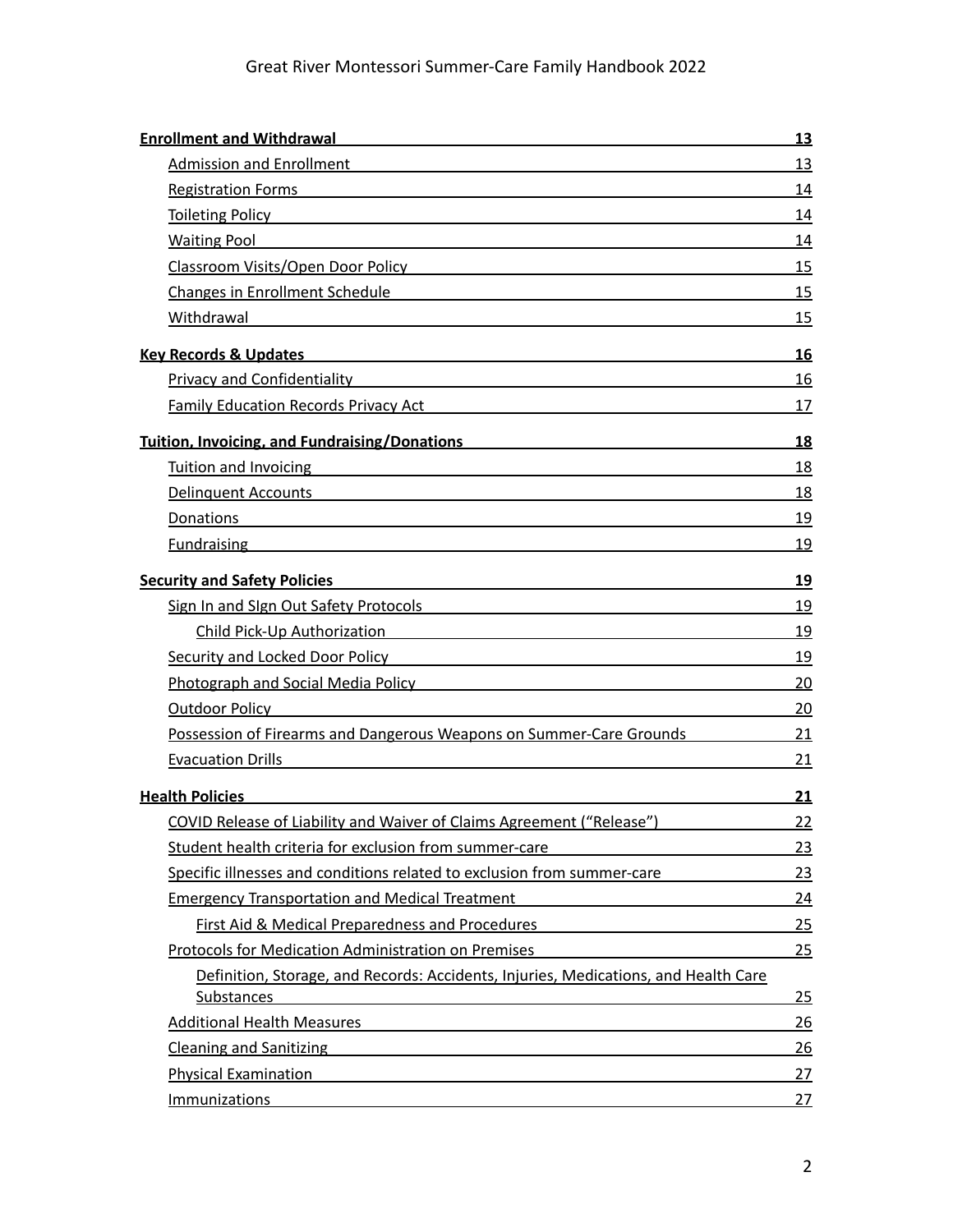## Great River Montessori Summer-Care Family Handbook 2022

| Smoking, Vaping, and Alcohol Use Policy                    | 27        |
|------------------------------------------------------------|-----------|
| <b>Allergies</b>                                           | 27        |
| <b>Child Abuse/Neglect</b>                                 | 28        |
| Definition of abuse and neglect as stated by law           | 28        |
| <b>Sunscreen and Mosquito Control Policy</b>               | 28        |
| Classroom Pet Policy                                       | 28        |
| <b>Nutrition Policy</b>                                    | 29        |
| Insurance                                                  | 30        |
| <b>Organizational Structure and Guidelines</b>             | <u>30</u> |
| <b>Decision-Making Processes</b>                           | 30        |
| <b>Bylaws</b>                                              | 30        |
| Grievance Procedure                                        | 30        |
| <b>Board of Directors</b>                                  | 30        |
| <b>GRM 2022 Summer-Care Family Handbook Signature Page</b> | 31        |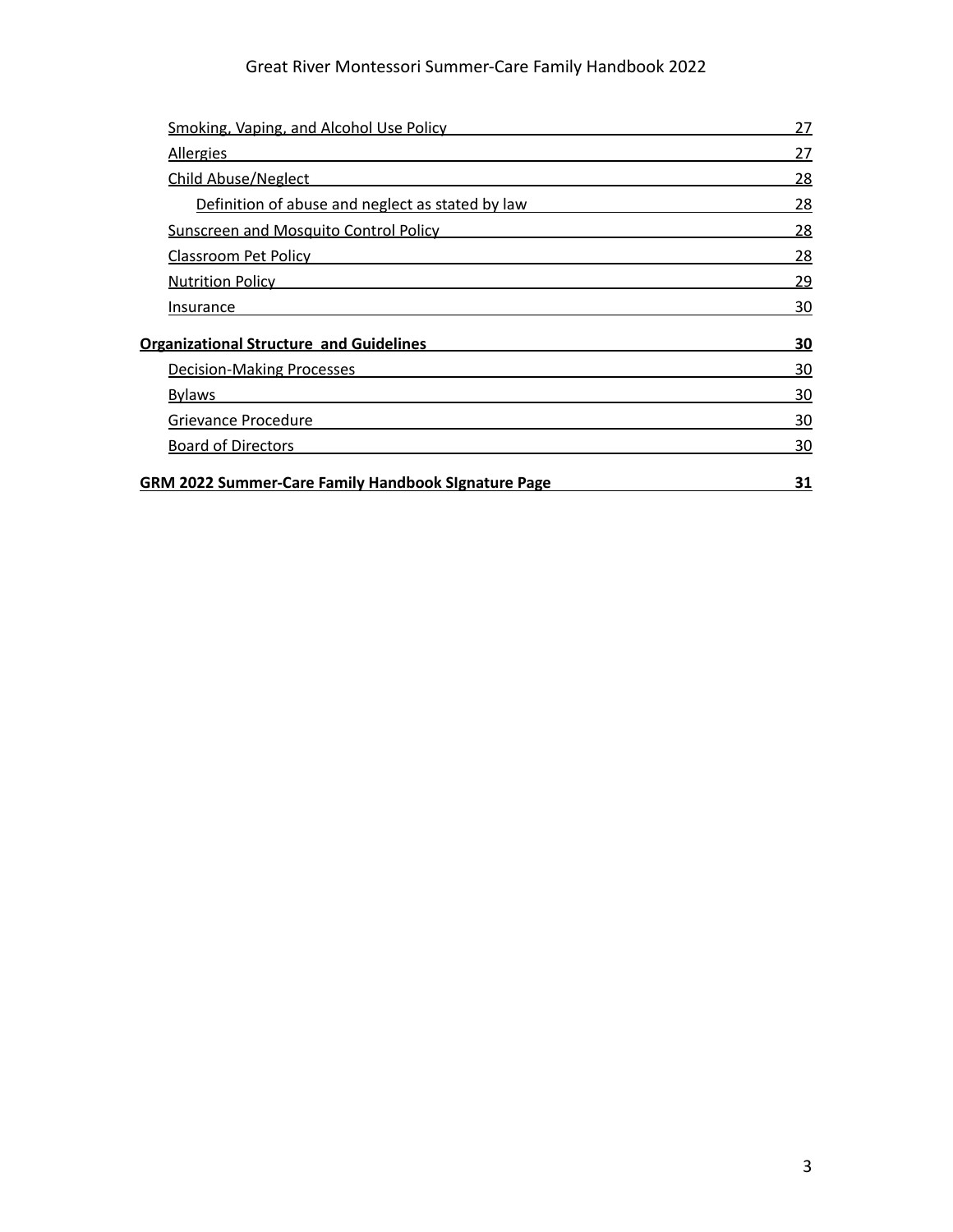# <span id="page-4-1"></span><span id="page-4-0"></span>**About Us**

## **Contact Information**

| <b>School Name</b>            | Great River Montessori Inc.                                                                                                                                                                                                                                                                                                                                                                                                                                 |
|-------------------------------|-------------------------------------------------------------------------------------------------------------------------------------------------------------------------------------------------------------------------------------------------------------------------------------------------------------------------------------------------------------------------------------------------------------------------------------------------------------|
| <b>Address</b>                | N5560 County Road ZM, Onalaska, WI 54650 Suite 4                                                                                                                                                                                                                                                                                                                                                                                                            |
| <b>Phone Number</b>           | $(608)$ 615-1800                                                                                                                                                                                                                                                                                                                                                                                                                                            |
| Website                       | greatrivermontessori.com                                                                                                                                                                                                                                                                                                                                                                                                                                    |
| <b>Email Addresses</b>        | admin@greatrivermontessori.com                                                                                                                                                                                                                                                                                                                                                                                                                              |
| <b>Additional Information</b> | Co-Founder, Administrator, Board President, Children's House Teacher, Summer-Care Teacher:<br>Alexa Quam (Ms. Q)<br>Co-Founder, Administrator, Board Secretary, E1 Teacher, Summer-Care Teacher:<br>Samantha Jenson (Ms. Sam)<br><b>Summer-Care Teacher: Brittany Von Arx (Ms. Brittany)</b><br>Summer-Care Teacher: Colby Lawrynk (Ms. Colby)<br>Summer-Care Teacher: Ericka Schmelzer (Ms. Ericka)<br><b>Summer-Care Teacher:</b> Abby Von Arx (Ms. Abby) |

## **History**

Great River Montessori Inc. (GRM) is a 501(c)3 not-for-profit, private, non-denominational school that was established in January 2019. The location and newly built facility were specifically chosen to serve the children and families of the surrounding communities. communities and is centrally located at N5560 County Road ZM Suite 4, Onalaska, WI 54650. GRM was designed as a one classroom building to enroll children in three year old preschool through sixth grade in two multi-age classes. The facility has an expansive outdoor environment for play and nature study/care. It is also located near bike trails, a wildlife refuge, Lake Onalaska and the Mississippi River, and is surrounded by prairie. During GRM's Summer Care Program, activities will be more experience based rather than on the Montessori curriculum and materials. We will continue to follow the Montessori philosophy and quality standards.

GRM was founded by Samantha Jenson and Alexa Quam based on the Montessori Education Method. It was developed with the intent to provide a high quality education alternative to the community's youth and provide them with an authentic Montessori education.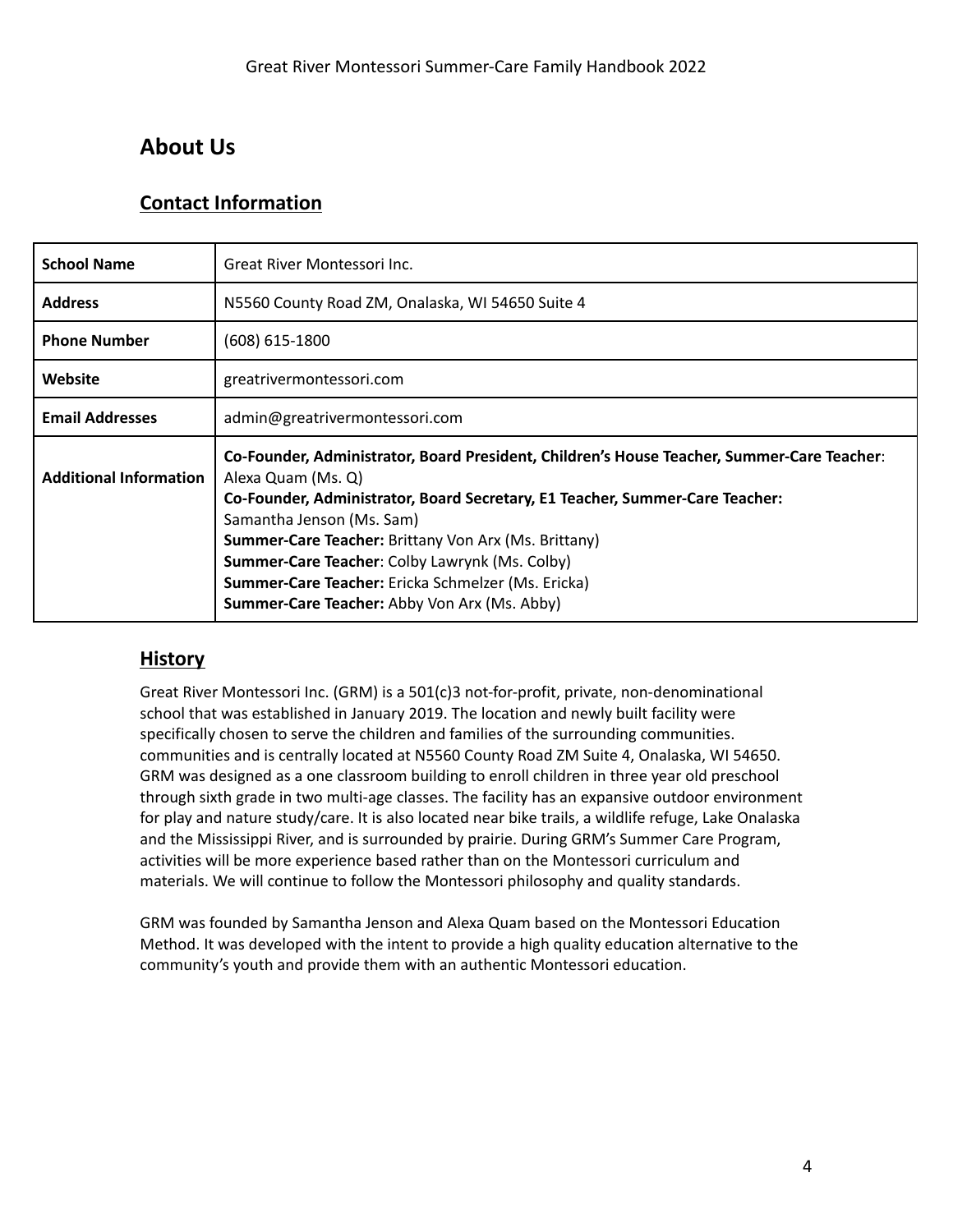## **Mission**

Great River Montessori is a growing partnership between children, school, community, and nature. GRM embraces the Montessori principles, developing the child's full potential and a life-long love of learning.

## <span id="page-5-0"></span>**Core Values**

Great River Montessori Summer-Care Program:

- Provides high quality care for all children, guided by the Montessori philosophy.
- Maintains a carefully prepared learning environment indoors and outdoors of the facility that is safe, promotes problem solving and independence, and is filled with nature and beauty.
- Creates a culture that embraces diversity, promotes peace, acceptance, and development of the "whole child".
- Provides a nature and Mindfulness curriculum, along with connections to the local and global community.
- Attracts and retains exceptional, passionate, and trustworthy teachers who believe in a child-centered approach and in easing the transition between home and summer-care.

# **Programs and Daily Routine**

#### **Programs**

- Begins **June 13, 2020** and ends **August 26, 2020.**
- Summer Activities:
	- Field Trips (more information to come)
	- Gardening, nature walks, and outdoor play
	- STEM activities, a variety of experiments, and creative play
	- Arts and crafts
	- Yoga and Mindfulness
	- Connecting with the community
- The full-time program operates from 7:00 AM 5:00 PM
	- Five, four, or three days a week
- The part-time program operates from 7:00 12:00 PM or 12:00 5:00 PM
	- Five, four, or three days a week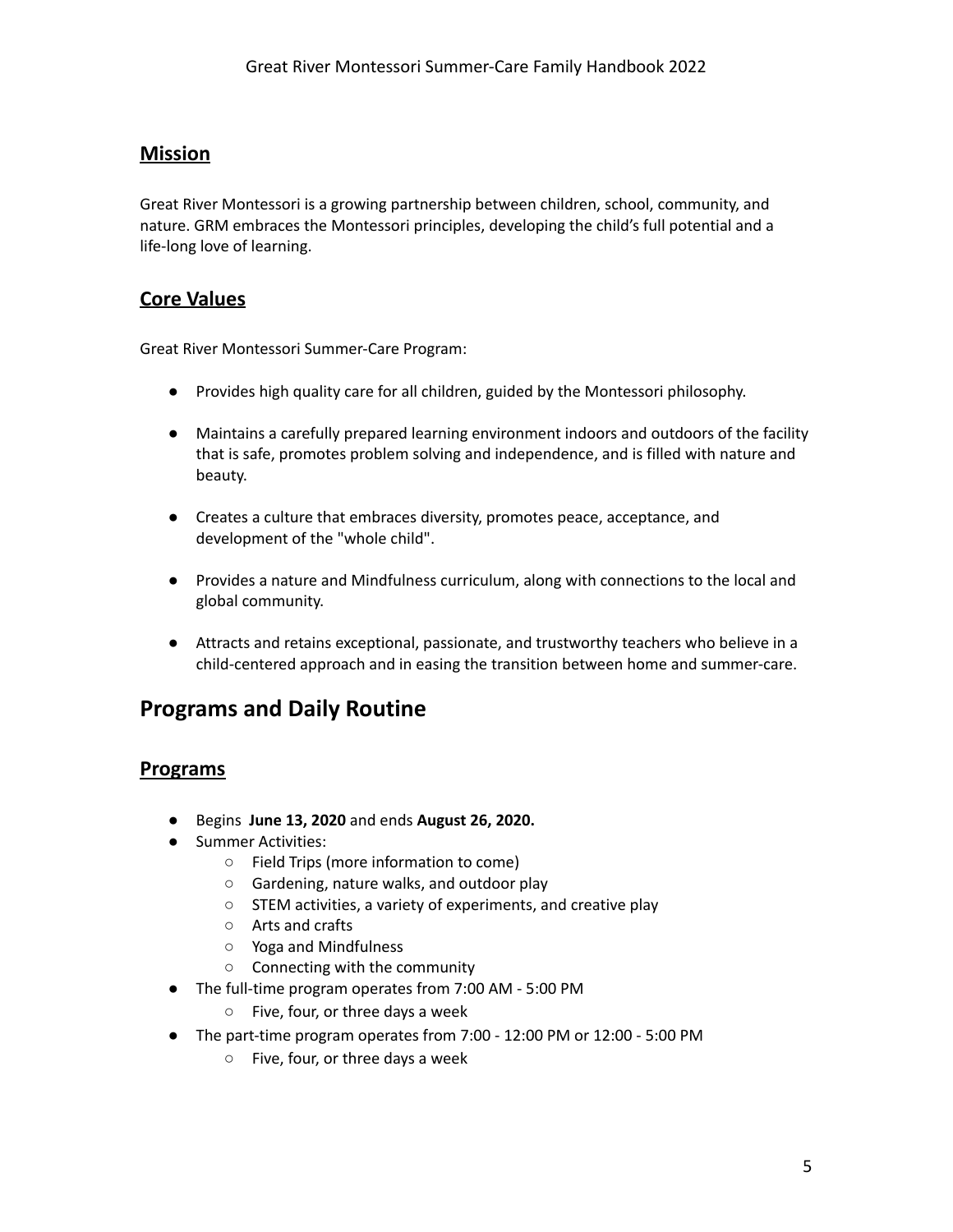## **Daily Routine**

#### **Morning Schedule:**

| $7:00 - 8:00$ | <b>Child Arrival: Choice Activities/ Stations</b>                                                                  |  |
|---------------|--------------------------------------------------------------------------------------------------------------------|--|
| 8:00-10:00    | <b>Morning Activities:</b> Arts and crafts, STEM activities and experiments, nature<br>lessons, group games, snack |  |
| 10:00-10:15   | <b>Transition to recess</b>                                                                                        |  |
| 10:15-11:00   | Recess: Gardening, games, free play                                                                                |  |
| 11:00-11:15   | <b>Transition inside</b>                                                                                           |  |
| 11:15-11:30   | Large Group Circle Time: Songs, movement activities, books                                                         |  |
| 11:30-12:00   | Lunch                                                                                                              |  |

#### **Afternoon Schedule:**

| 12:00-12:15   | Lunch clean up                                                                                                                                                                                                                                |
|---------------|-----------------------------------------------------------------------------------------------------------------------------------------------------------------------------------------------------------------------------------------------|
| $12:15-2:30$  | <b>Rest Time</b> (if children do not sleep the entire time, they are welcome to join the alternate<br>activities)<br>Alternate Choices: Quiet time activities, mindfulness lessons, arts and crafts, STEM<br>activities and experiments, etc. |
| $2:30-3:00$   | Afternoon Activities: Arts and crafts, STEM activities and experiments, nature<br>lessons, group games, yoga                                                                                                                                  |
| $3:00 - 5:00$ | <b>Child Pick Up: Choice Activities/Stations/Extra Recess</b><br>(Students who stay past 4:00 PM may have a second snack time.)                                                                                                               |

# <span id="page-6-0"></span>**GRM School Expectations and Practices**

#### **Student Rights**

GRM's programs are child-centered and focused on respect for self and others. GRM recognizes and respects the child's rights, including the following:

- The child has the right to be treated with dignity and respect at all times.
- The child has the right to be spoken to and spoken about with respect at all times.
- The child has the right to confidentiality of records.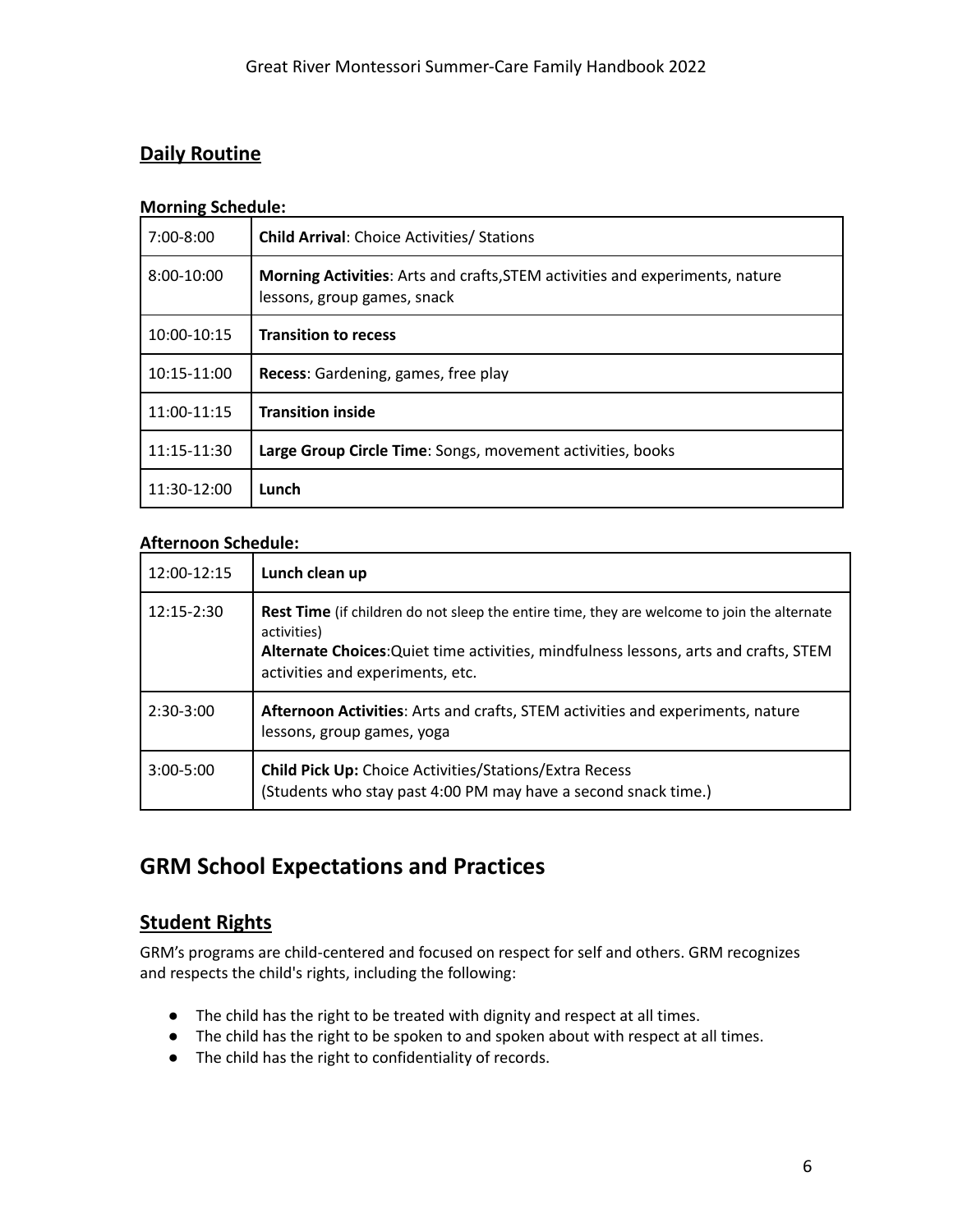- The child has the opportunity to engage in any play or learning activity that does not interfere with the safety and rights of others. This activity will be observed and channeled so it complements the philosophy of the program.
- Adults must not discuss the child in his/her presence unless specifically planned for therapeutic and educational purposes.
- All children are allowed to participate in all aspects of the curriculum provided by summer-care.

## **Discipline Approach**

All behaviors that respect others, oneself, and the summer-care environment and materials are acceptable in a Montessori environment. The focus of our trained teachers is to act as a positive guide and facilitate the preparation of an environment, both physical and psychological, that promotes the development of self-discipline and acceptable social interactions for children. Concentration, focus, and independent learning are our values. Children must always be respected.

Physical harm to oneself, others, or the summer-care environment and materials is not acceptable. Parents and staff will work together to be consistent at home and at summer-care with child guidance methods and limit setting. Freedom in a Montessori classroom is not without limitations. For example, a child must not interfere with other children's work, if not invited. Materials should be returned to their proper places and be handled with care.

## **General Behavior Guidelines for Students**

- Take responsibility for your actions and learning -- honesty is valued
- Stay with staff members and adults and within designated summer-care boundaries
- Use respectful language if it hurts someone, it is not respectful
- Follow adult directions
- Keep your body safe and respect others boundaries
- Toys are for home
- Walk inside the building
- Respect yourself, others, and materials
- Put away what you take out
- Use a whisper or low level voice inside
- Do your best

## <span id="page-7-0"></span>**General Behavior and Discipline Strategies Used at GRM**

- Redirection
- Mindfulness training
- Intrinsic motivation (limiting the use of external rewards)
- "Take a break"
- Natural consequences
- Grace and courtesy lessons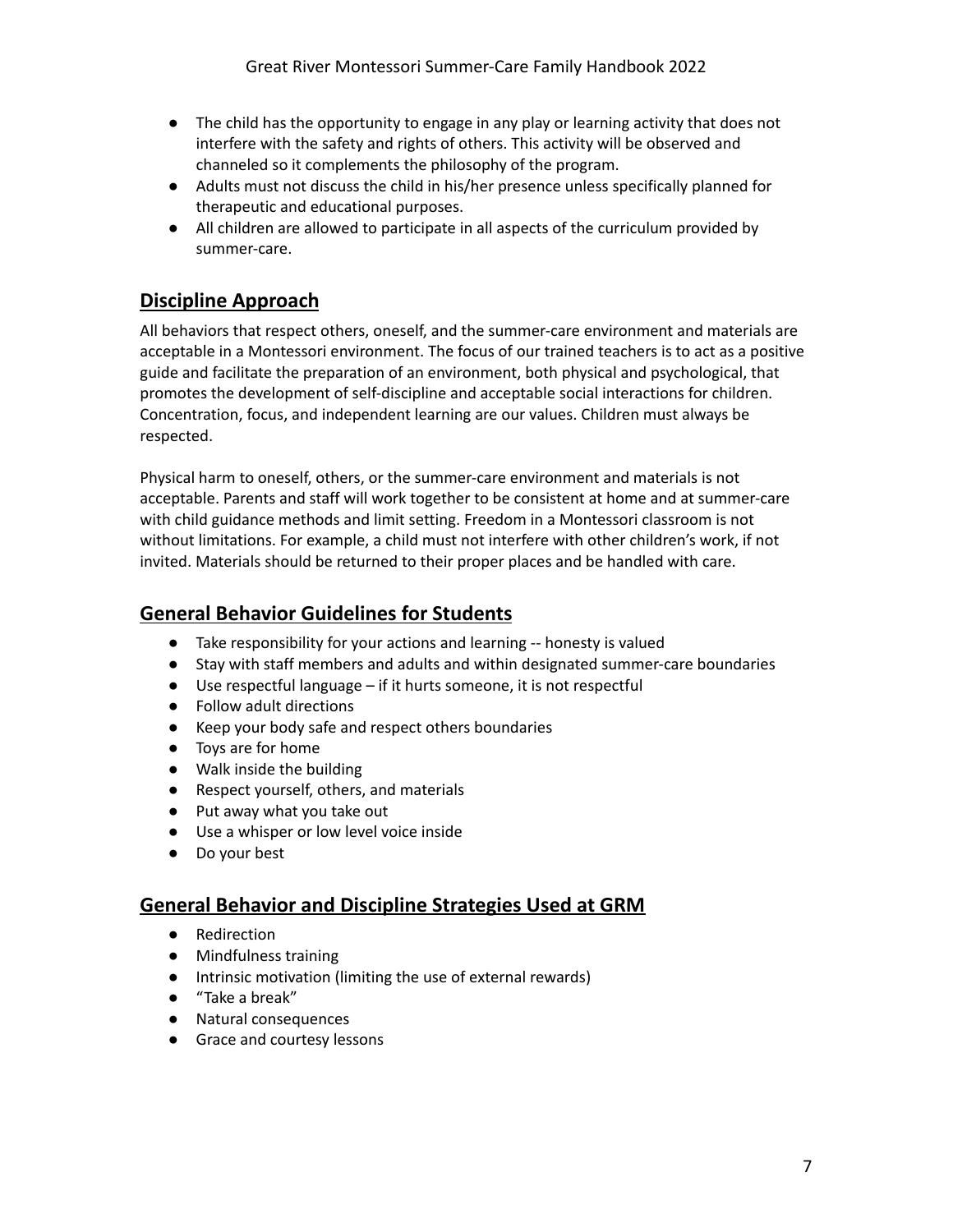#### <span id="page-8-0"></span>**Severe Behavior**

Severe behavior that causes a threat or harm physically or emotionally to oneself or others will:

- Be documented in the child's records
- Warrant a phone call or in-person meeting with parents/guardians
- In severe cases result in removal of the child
- Necessitate a written follow-up plan for modification that includes input from the teacher, parents, and any other professionals that are agreed upon

## <span id="page-8-1"></span>**Parent and Family Definitions**

In the Family Handbook, and in all other forms and correspondence in use at our organization, we use the term "parent" or "parents/guardians" to indicate the adult or adults legally responsible for the child. A parent can be the child's biological parent, a step-parent, a foster parent, an adoptive parent, or a legal guardian assigned by the court. You (the parent) tell us who you include when you use the term "family". This can include a child's sisters, brothers, grandparents, aunts, uncles and cousins, but it can also include friends and neighbors that are dear and important to you. Some rights and responsibilities belong to parents and other legal guardians alone – such as enrolling the child in the program, attending the intake interview, granting permission for your child to take trips with the class, accountability for any fees and consulting with the teacher or others about a child's needs, behavior or performance. Parents tell us which family members and friends are allowed to pick up their children from GRM and who should be notified in case of an emergency.

## <span id="page-8-2"></span>**Clothing/Shoes**

Children learn self-respect through self-mastery. Children need to be free to run, jump, climb, and work with success.

Children must therefore keep a pair of inside shoes at summer-care along with a pair of tennis shoes (these can be the same pair). These shoes must be supportive and non-slip. Students will change from their outside shoes into their inside shoes upon entrance into the summer-care. If sandals or slippers are worn, they must have rubber soles or grips. In addition, both inside and outside shoes should be a type that promotes safety, self-confidence, and freedom. If a child comes to summer-care wearing improper summer-care shoes, they will not be able to participate in gross motor activities like Creative Movement and recess.

You can assist your child by purchasing comfortable loose clothing with large buttons, big zippers, and large shoe boots that slip on or close with velcro along with hats and gloves that your child can easily put on and take off. Remember our goal is independent dressing. Simple inexpensive and comfortable styles are preferable for daily wear. Children work with water, paint (washable, non-toxic tempera), and handle a variety of foods. Clothes that you do not want stained must remain at home.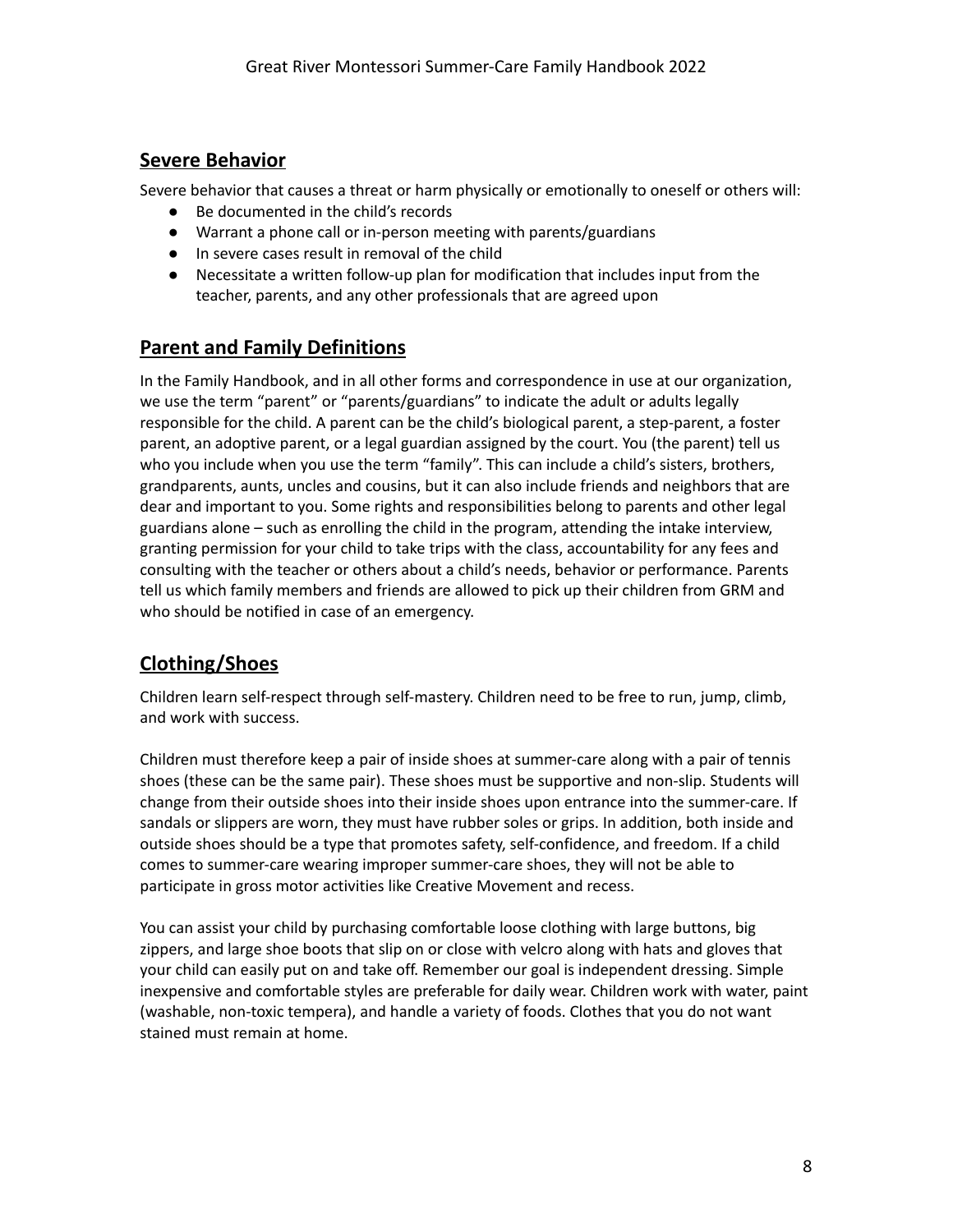Shorts or tights under skirts and dresses are required. Jewelry can create dangers for small children (i.e. swallowing, abrasions, etc.), so please keep that in mind when deciding if it is appropriate for your child to wear.

GRM promotes peace education. Consequently, clothing that displays violent characters or language is prohibited. If you have any questions regarding the appropriateness of a clothing article, please contact your child's teacher.

#### <span id="page-9-0"></span>*Extra Clothing*

If your child had a busy and involved day at summer-care, chances are he or she got at least a little dirty. Please be sure to always send at least 1 change of clothes (including socks and undergarments) for your child to keep at summer-care.. To prevent confusion or loss, please label each piece with the child's name. These clothes will be used for your child if there is a mishap, from toileting to wet or muddy activity. Parents should check regularly that the extra clothing stash is complete.

## <span id="page-9-1"></span>**Naptime Needs**

Full day children under 5 years old will be given a minimum of a 30 minute rest time after lunch/recess. At 5 years old, a child may choose if he or she would like to rest. Please provide for your child a restmat, a small pillow, and either a small sheet and blanket or a sleeping bag. These items will be stored in your child's nap cubby.

During rest time, soft music may be played and a staff member will be present in the room at all times. It is our policy that if a child falls asleep, their body requires rest and we will let your child sleep. We would like the wake up experience to be natural. If parents have specific requests about nap time, they should speak to the teachers. Children who do not sleep or do not rest longer than 30 minutes will be moved to a different quiet time space and participate in age appropriate quiet time activities. Children who sleep for more than one hour will be awakened gently by a staff member and invited back into the classroom.

## <span id="page-9-2"></span>**Coat Hook**

Your child is assigned a coat hook located in the entryway where your child's outdoor wear is hung. Space is tight; please do your best to only bring what your child needs for the day in order to allow enough space for everyone. If you are late, please speak quietly in this area as you help your child prepare to enter the classroom.

#### <span id="page-9-3"></span>**Required Summer-Care Bags**

A summer-care bag is necessary for taking work and important communication papers home and to safely navigate with free hands.

#### <span id="page-9-4"></span>**Toys from Home**

Comfort toys and family photographs can help a child feel more secure away from home. Other toys from home can create problems at summer-care and are to be left at home, unless specified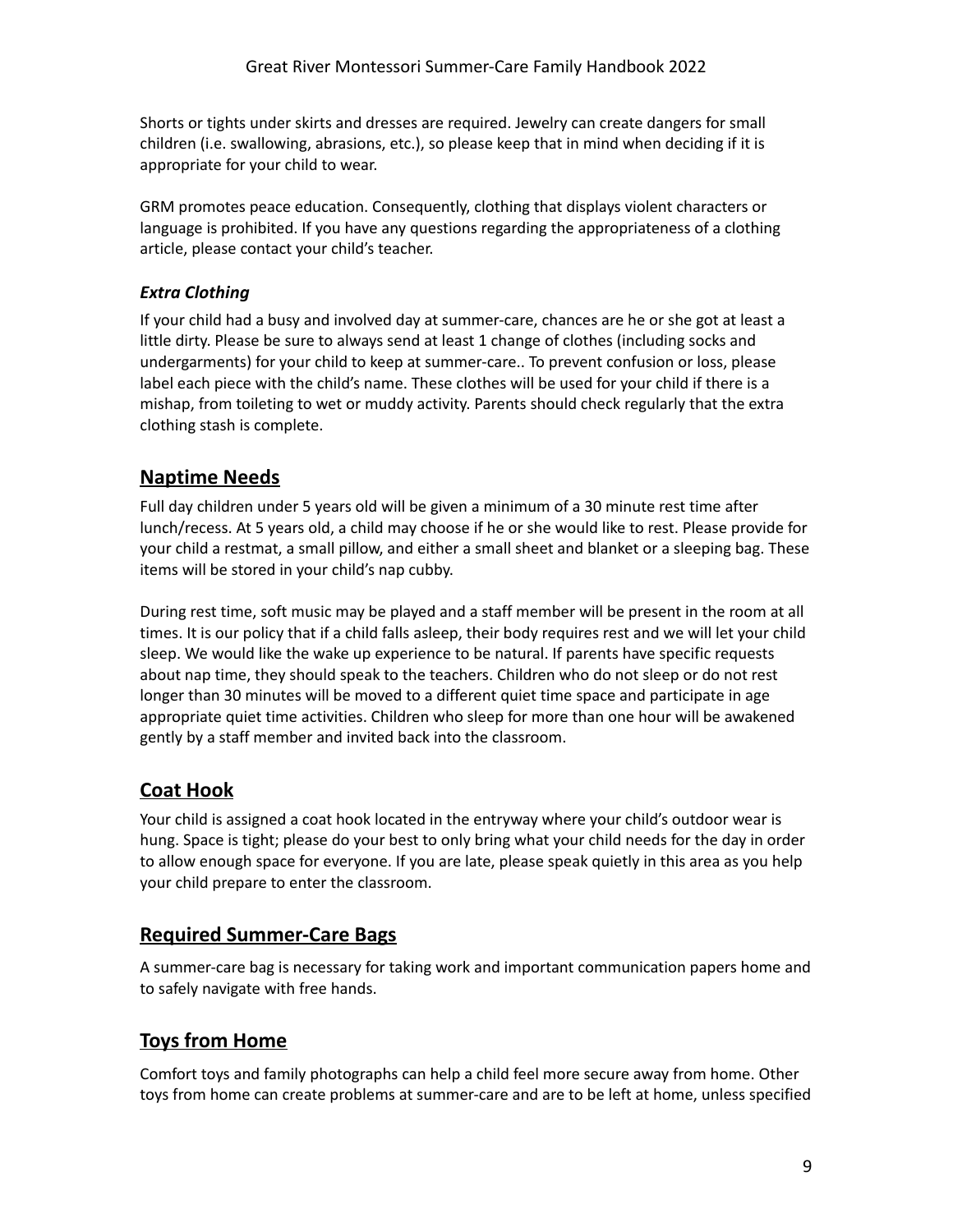by the teacher. If you are wondering about what your child can bring to summer-care, and what should stay home, talk to your child's teacher.

## <span id="page-10-0"></span>**Field Trips**

When completing your initial child registration form, you will have the option to permit your child to accompany the class on regular neighborhood outings, such as walks to the closest nearby park or taking a bus to a community member's local business. Parents will receive notification of any field trip in advance. If you did not authorize field trips in your enrollment paperwork, you will have a chance to authorize trips on a trip-by-trip basis. Your regular summer-care hours will remain the same on days of field trips. Note that our teachers always bring along cell phones and can be reached at any point during a trip. Travel details for any field trips will be included on separate permission slips.

On site demonstrations are times where we invite parents and community members into the summer-care to give a special sharing session. Examples of these sessions could be learning the parts of a bicycle from a parent bike expert, learning about dragonflies from a parent naturalist, learning about toothbrushing from a nearby dentist office, learning about mail from our postal carrier, etc. If you have knowledge that you think might be appropriate, please let our staff know; we are happy to work with you to schedule a demonstration.

# <span id="page-10-1"></span>**Cell Phones**

Students are not allowed to use cell phones at summer-care. A phone is always available for emergency use. Parents must have their cell phones turned to silent during the day or evening when they are in the building. If you need to make an outgoing call, please step outside of the summer-care building. Cell phones are never to be used when you chaperone for field trips, volunteering in the summer-care, or during observation as full attention cannot be given to children while conducting other business. They should only be turned on if you need to call out in case of an emergency. Please do not use your cell phone to take photos of other children or the summer-care unless you have permission for a specific event or activity. We want to respect the privacy of all children and families. For teacher and child safety, parents please no cell phone usage during pick up or drop off. Your full attention should be directed to the staff and your child.

## <span id="page-10-2"></span>**Phone Calls**

Parents wishing to speak with the teachers about their child or requesting general information are welcome to call the summer-care, but may not get an immediate answer. Please leave a message and the teacher will call you back at his/her earliest convenience..It is best not to call the summer-care during the classroom hours, except in the case of an emergency or immediate transportation change.

## <span id="page-10-3"></span>**Mailing, Correspondence, and Daily Take Home Folders**

To reduce the amount of paper used throughout the summer, GRM sends information to families via email as much as possible. Most of the summer-care's communication is conducted in this manner.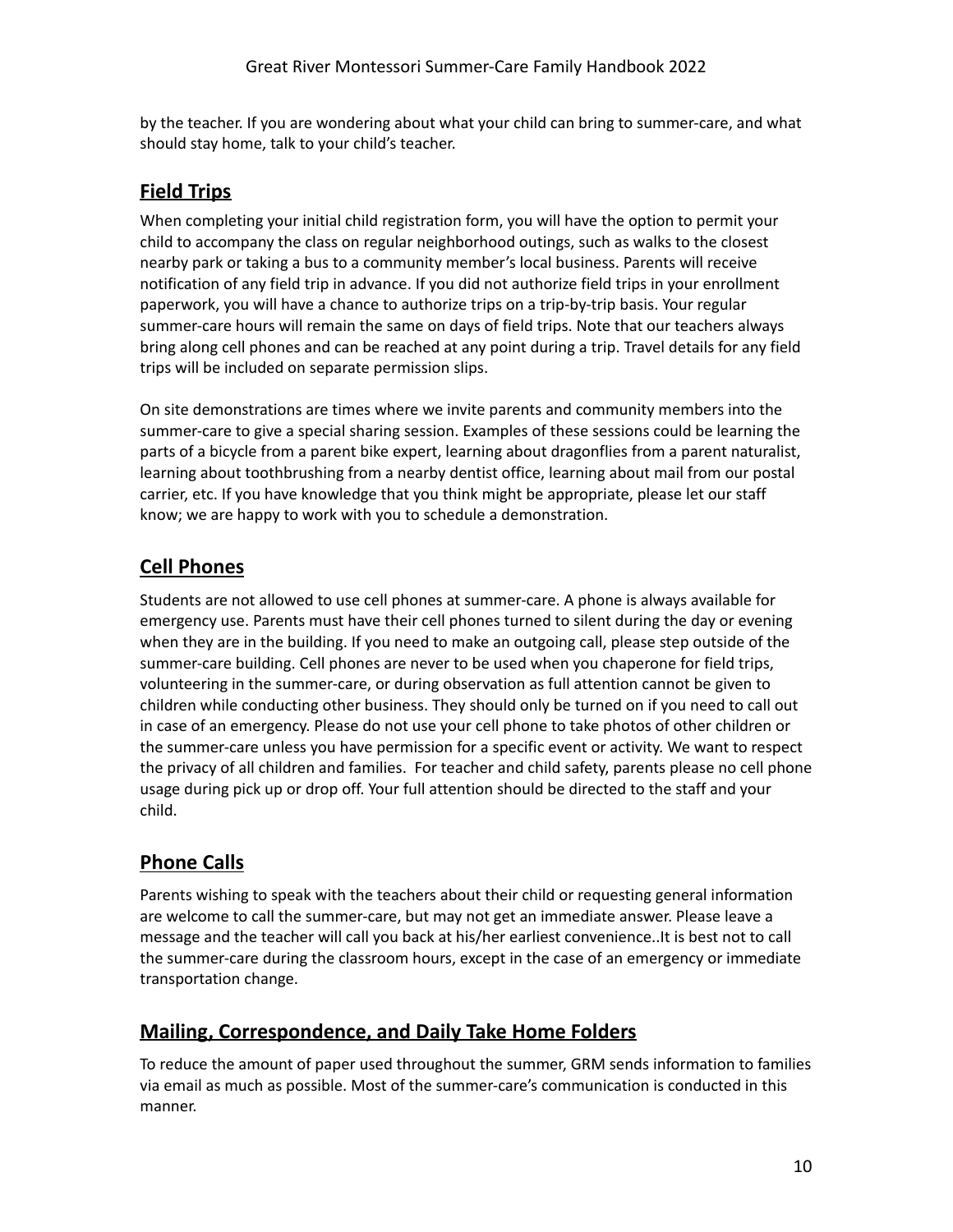Students will also have a daily take home folder, which will at times include paper copies of information that is not available online or via email. Families may always write a note to the teacher or vice versa using this folder. Families are responsible to check their child's take home folders regularly.

Correspondence can be sent directly to Great River Montessori at N5560 County Road ZM, Suite 4, Onalaska, WI, 54650.

#### <span id="page-11-0"></span>**Attendance, Absences, Late Arrivals**

Attendance is taken daily. Staff members record the times children arrive and depart. Attendance records kept by teachers will be available to parents upon request.

Students may begin to arrive at 7:00 AM to prepare for the day. Part-time children who participate in the afternoon program may arrive at 12:00 PM. Students are expected to arrive during these times to maximize opportunities for fun and learning.

Late pick-up reduces a teacher's time to prepare and clean up the classroom. Please make every effort to be on time for picking up your child. Full-time children and part-time afternoon children may be picked up by 5:00 PM. Morning part-time children may be picked up at 12:00 P.M. Students who arrive before the specified drop off times or are not picked up during the regular pick-up hours will be charged an additional hourly rate.

As we are concerned about your child, we ask that parents/guardians contact the summer-care office before 7:00 AM if your child is to be absent for any reason. If a child is absent and no contact has been made with the summer-care, a call will be placed to notify the parent/guardian that the child is absent from summer-care. Please notify the summer-care office via phone or email and provide as much advance notice as possible if it is a planned change of schedule, such as a vacation or appointment.

Vacation absence should be discussed with your teacher directly. You will be responsible for all summer-care fees during this time. If your child becomes ill with a fever or shows other signs of being unwell, it is important to keep them home for the day. See Appendix A for details on when to keep your child home with an illness. When your child has a medical or dental appointment, please inform GRM as soon as possible, ideally shortly after the appointment is arranged.

## <span id="page-11-1"></span>**Transportation/Drop Off and Pick Up**

GRM does not provide transportation for children to or from summer-care.

Drop Off and Pick Up procedures protect the safety of all staff, children, and family members during drop off and pick up times. Please follow these safety procedures at all times.

#### <span id="page-11-2"></span>*Drop Off*

Students may begin to be dropped off at 7:00 AM. GRM staff will be ready to greet children and assist.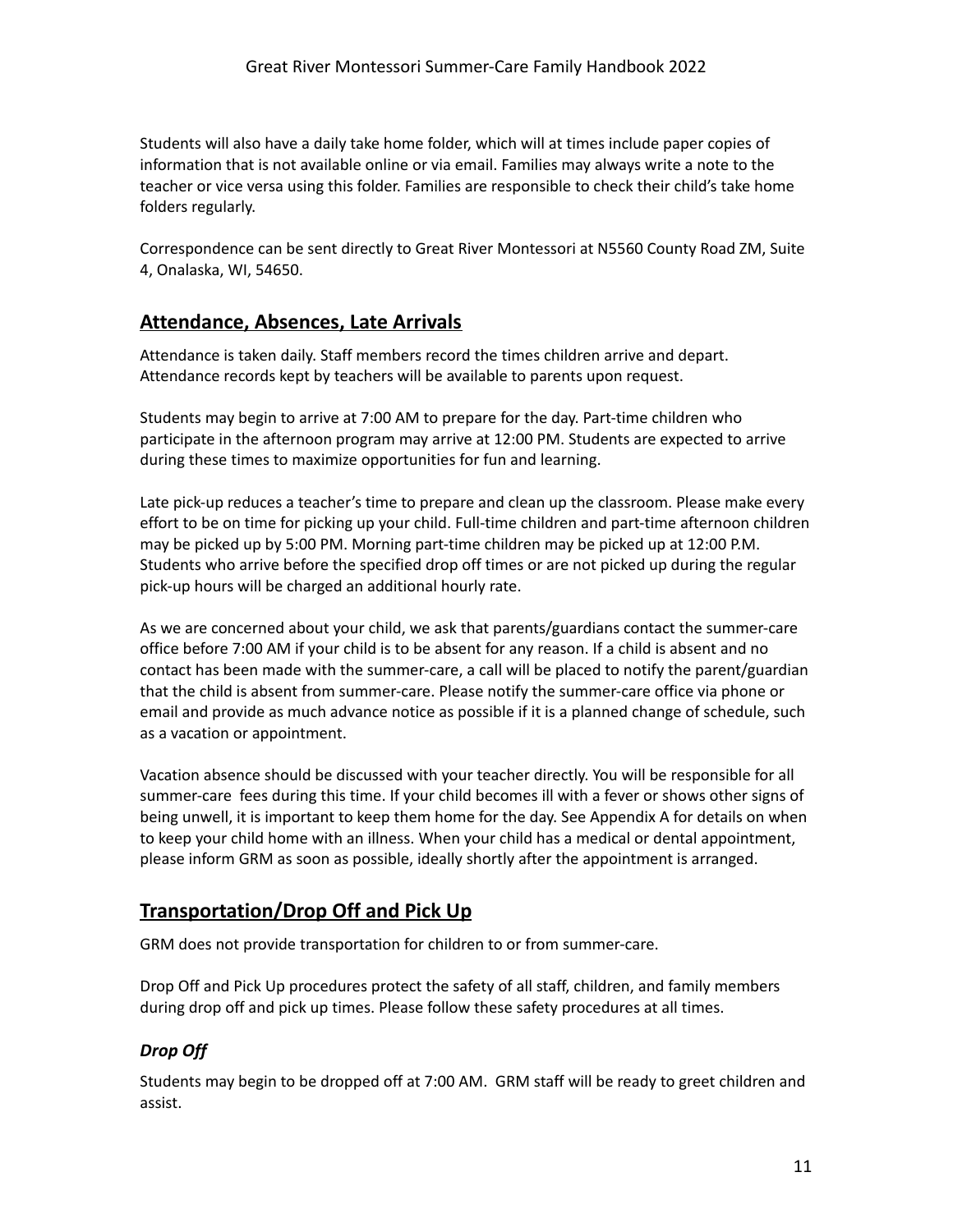Beginning at 12:00 PM, children in the part-time afternoon program will be greeted by GRM staff and assisted with the drop off transition.

#### *Pick Up*

Full-time and part-time PM children need to be picked by 5:00 PM.

Part-time AM children need to be picked up by 12:00 P.M.

When weather permits, children may end their day outside and parents may pick their child up in the fenced playground area. Otherwise, children will be ready and waiting in the entryway for pick-up by the designated pick-up times. Parents may park in the parking lot and wait outside the door for your children to be excused by a teacher.

For reasons of safety and security, children cannot be left unsupervised anywhere on GRM grounds. It is imperative that no child is left unattended in a vehicle.

#### <span id="page-12-0"></span>*Arrival and Dismissal Protocols for Parent/Guardians*

#### **Child Preparedness**

As the parent/guardian of the child, it is your responsibility to make sure your child is ready to enter the building. We understand that some days this may require more patience as your young child has normal ups and downs. These challenging moments tend to happen more often during growth spurts and times of stress. It is important that you set a reassuring and positive tone for your child. Please plan sufficient time at the beginning of the day to allow your child adequate time to independently remove his/her coat and change into indoor shoes and get ready to enter the classroom.

#### **Classroom Entry**

Say your normal goodbyes to your child at the door . Your child will be greeted by a teacher at the door to bring them into the building.

#### **Dismissal and Departure**

When picking up your child, please wait outside the building door. A teacher will escort your child out of the building. The teacher will say goodbye individually to your child and make eye contact with you. After this interaction, the child is considered to be in the care of the person picking him/her up.

If you have not picked your child up within ten minutes of their program dismissal time you will be charged a late fee of \$10.00 and an additional \$1.00 for every minute until the parent arrives.

# **Non-Discrimination and Special Needs**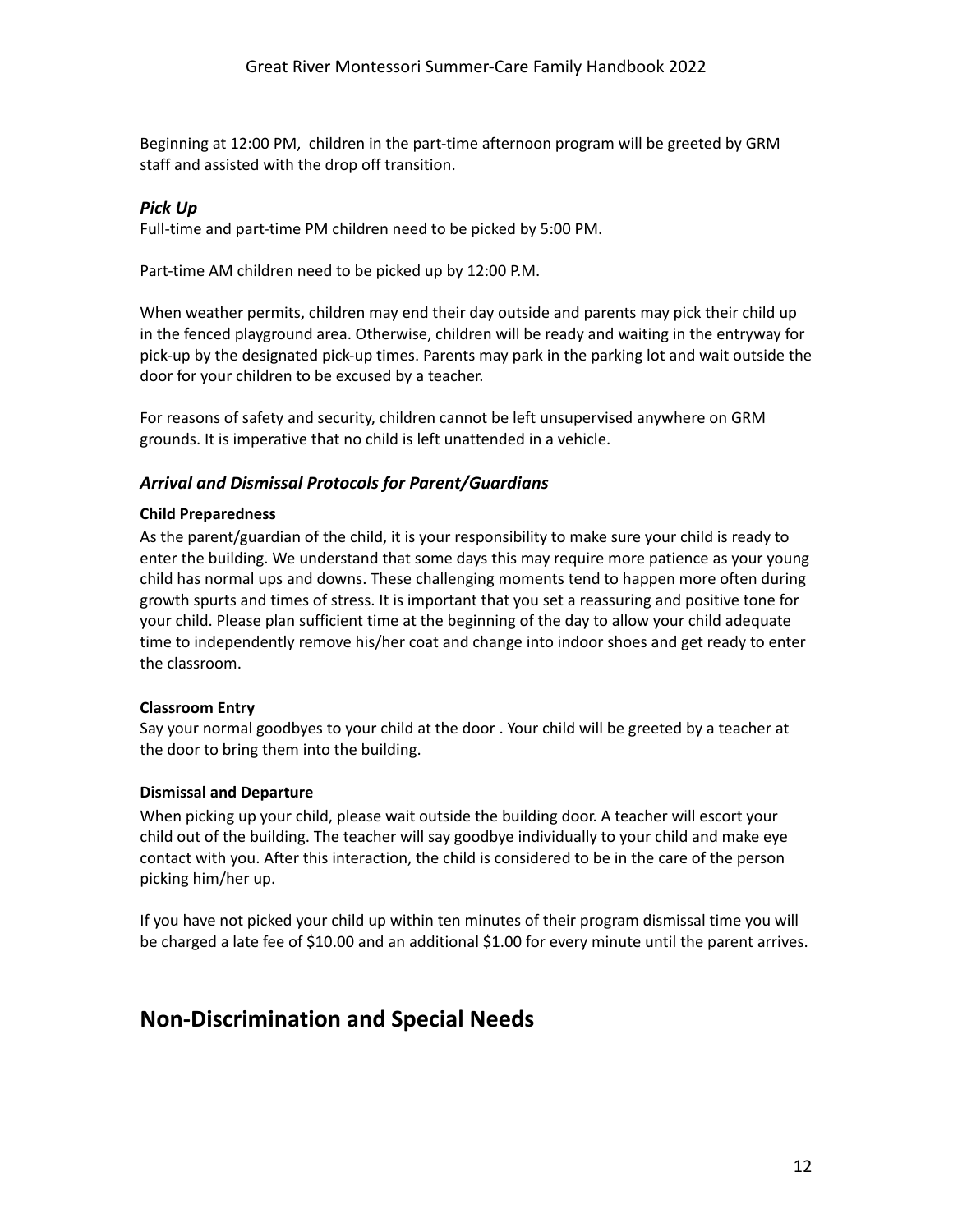#### <span id="page-13-0"></span>**Non-Discrimination Policy**

The Great River Montessori summer-care (GRM) values diversity among our children and admits children of any race, color, national and ethnic origin to all the rights, privileges, programs, and activities generally accorded or made available to children at the summer-care. It does not discriminate on the basis of race, color, national and ethnic origin in administration of its educational policies, admissions policies, scholarship and loan programs, and athletic and other summer-care-administered programs. Further, we will not discriminate on the basis of gender, sexual orientation, religion, economic status, mental or physical condition or disability in the administration of our educational policies, admissions policies, scholarship and loan programs, and athletic and other summer-care-administered programs.

## <span id="page-13-1"></span>**Students with Special Needs**

GRM serves children with special needs and challenging conditions whenever possible. Any eligible applicant with special needs or handicapping conditions will be enrolled in the program if, after careful evaluation of the child's care needs and summer-care's capabilities to meet these needs, it is felt that the child can participate in and benefit from the program/services summer-care offers and summer-care can make reasonable accommodation to provide safe care to this child, as well as to the other enrolled children, should this child be enrolled. The Leadership Team makes the final decision regarding admission. The Leadership Team operates summer-care on a daily basis, guided by a Board of Directors. It consists of, but is not limited to, summer-care administration and GRM staff.

The emotional and physical well-being of all children at all times is the foundation of GRM. All children are enrolled at GRM on a provisional basis. It is possible that a particular child may not adjust or be suited to the Montessori environment. If this occurs, and if in the judgment of the Leadership Team, or the parent/guardian, the child is not benefiting from the Montessori experience, and/or is interfering with the class function, the parent/guardian may be instructed, or instruct the summer-care, to withdraw the child.

# <span id="page-13-3"></span><span id="page-13-2"></span>**Enrollment and Withdrawal**

## **Admission and Enrollment**

Applications for enrollment are accepted at GRM based on the following criteria: age, readiness, previous records, program demands, needs of the child, behavior within the classroom and summer-care, and the commitment of the parent/guardian to GRM policies and procedures. First priority for admission to a program will be given to children of staff members who apply for and are recommended by the appropriate teachers for the program. The staff member must have completed no less than one summer-care year of service at Great River Montessori School. After children of staff members, returning children and their siblings are given early enrollment opportunities. From there enrollment opportunities will be extended to all other interested families.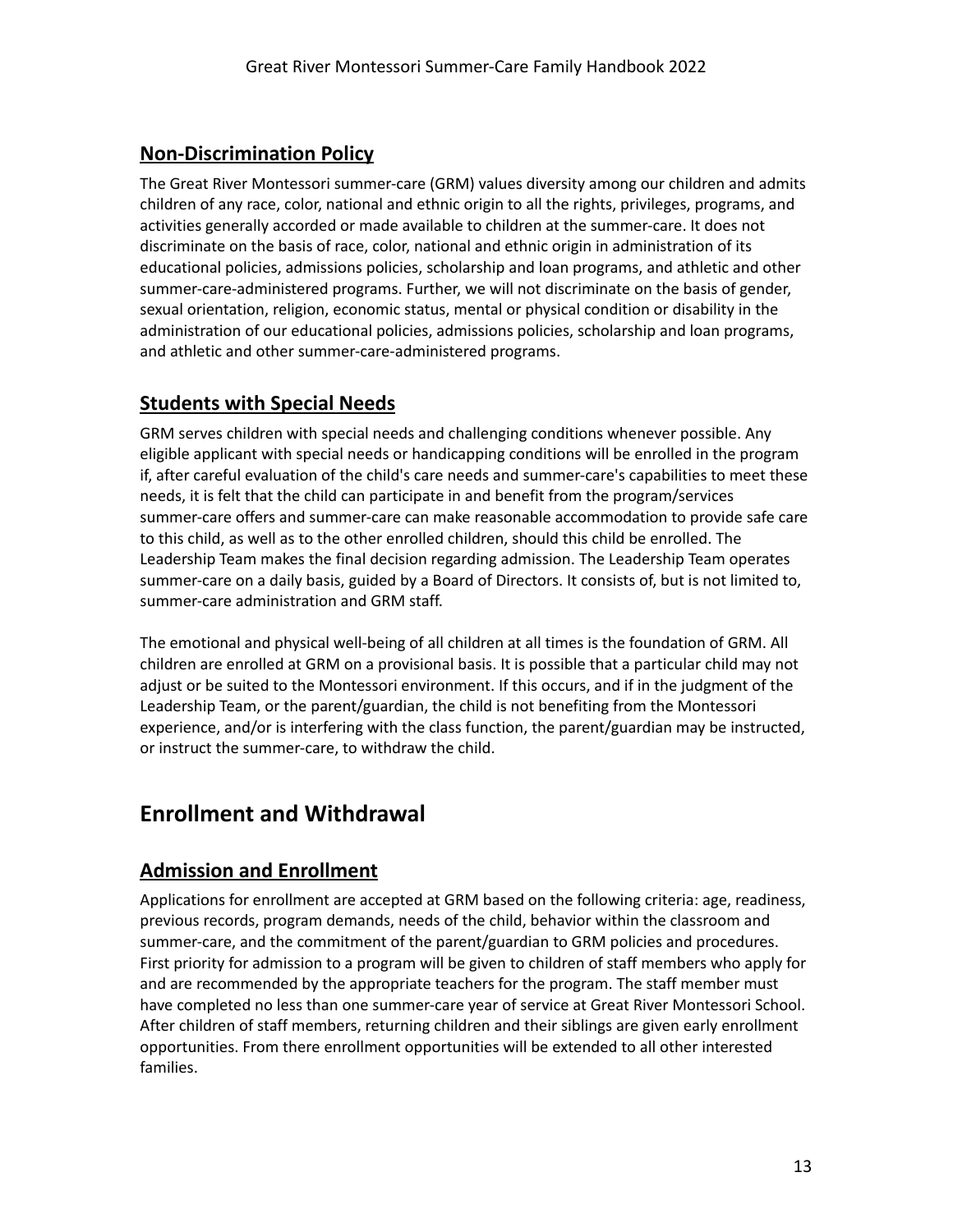Children entering the Summer-Care Program must be two and a half years of age and potty trained by the start of the program. Students do not need to have Montessori experience or be previously enrolled in GRM to be accepted into the Summer-Care Program.

In order for a spot to be held, parents need to submit a complete and accurate new application for enrollment, including enrollment fee, for each returning child. The application and fee not only reserves a spot in the summer-care program, but also ensures families are committed to the policies and tuition for that summer. Other mandatory forms may also require an update before the start of the upcoming summer..

## <span id="page-14-0"></span>**Registration Forms**

Once accepted, all children must have the following enrollment packet forms on file by the first day of attendance unless otherwise specified. All forms are posted and downloadable from our website for your convenience. You may also request a paper copy.

- Application for Enrollment and fee
- Enrollment Packet
	- Child Care Enrollment
	- Child Health Report
	- Debit Authorization Form
	- Health History and Emergency Care Plan
	- Student Immunization Record
	- Media Release
	- Summer-Care Schedule
	- Tuition Payment Options

## <span id="page-14-1"></span>**Toileting Policy**

Students are expected to be independent with toileting. Children are independent with toileting when they recognize when their bladder/bowel is full and can successfully manage going to the bathroom on their own. Occasional accidents are expected. The key to success is the ability to change into dry/clean clothes with minimal assistance. Exceptions can be made if a child has a medical problem that prohibits toilet independence. Please keep the teachers informed of any medical issues.

Independence with toileting is an important factor in admission, re-enrollment, and withdrawal decisions.

## <span id="page-14-2"></span>**Waiting Pool**

GRM allows for tours and classroom observations by interested families and accepts applications throughout the year; however, if there is full capacity or if it is still the early enrollment period, a Waiting Pool will be started. If a child is not yet old enough to attend, the names of children who are recommended for the program will be placed in a Waiting Pool.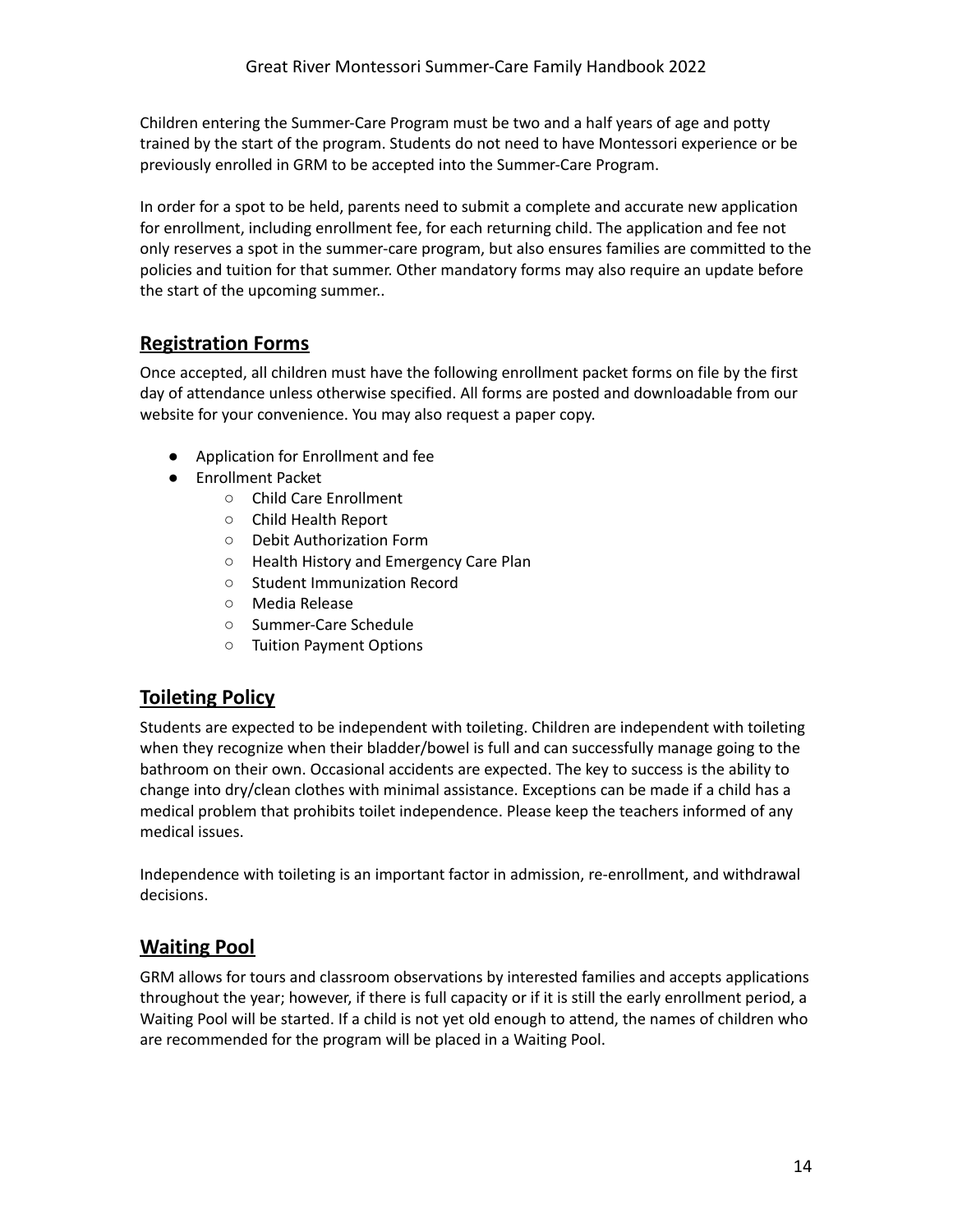The Waiting Pool does not guarantee enrollment. Waiting Pool applicants will be contacted via email and will be expected to decide, submit an application, and pay the registration fee to secure the spot once contacted.

## <span id="page-15-0"></span>**Classroom Visits/Open Door Policy**

GRM encourages family visits and interactions in the classroom environment anytime during normal hours of operation. Please contact the summer-care to make arrangements for a visit to the classroom and review visitor expectations.

We encourage parents to raise both gratitude and concerns; respectful communication is essential for a safe, healthy, and effective community environment. We encourage families to participate in the life of the GRM community. Our office is not staffed full-time, so we ask you to make an appointment if you would like to set a meeting to collaborate.

## <span id="page-15-1"></span>**Changes in Enrollment Schedule**

Changes to a child's enrollment schedule will be accommodated based on availability; this includes permanent changes to your child's regular attendance schedule. Please speak with the teacher to determine what might be available. If you anticipate your needs in advance, please speak to or email your child's teacher to communicate your needs. She or he will determine and respond with availability.

#### <span id="page-15-2"></span>**Withdrawal**

GRM requires a 30-day written notice of intent to withdraw. The application fee is non-refundable. The entire payment obligation remains in effect until GRM grants release from the contract in writing.

The emotional and physical well-being of all children at all times is the foundation of GRM. All children are enrolled at GRM on a provisional basis. It is possible that a particular child may not adjust to or be suited for the Montessori environment. If in the judgment of GRM or the parents, the child is not benefiting from the summer-care experience and/or is interfering with function, the parents/guardians may be instructed, or may instruct GRM, to withdraw the child.

GRM may terminate enrollment of any child for the following reasons:

- A parent/guardian fails to follow correct admission procedures, especially failure to submit legally required forms.
- A parent/guardian fails to comply with the tuition agreement and service fees according to the policy.
- The retention of the child would be detrimental to the health and safety of other children, staff, or the child him/herself.
- Egregious policy violations that become or prove to be unresolvable.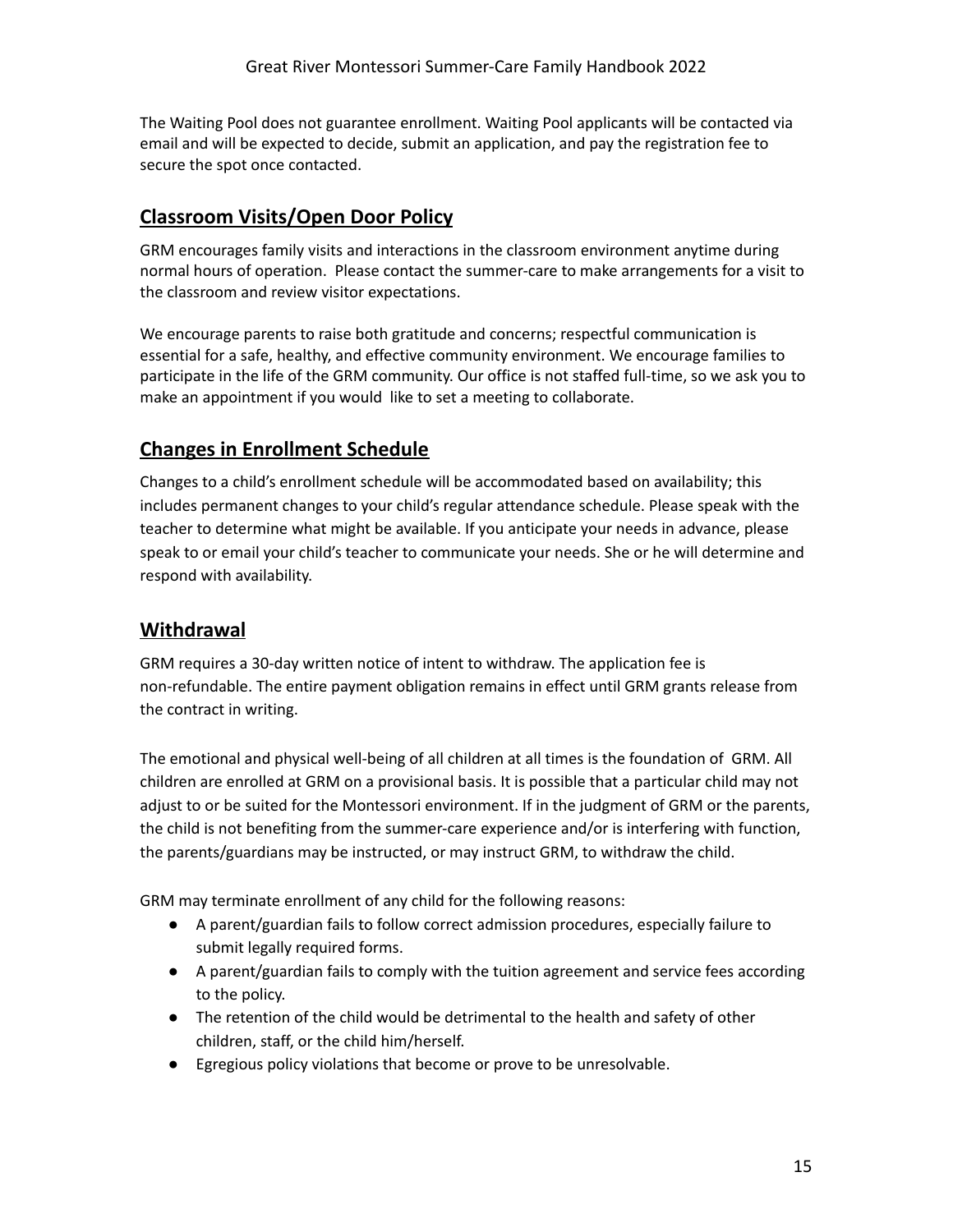# <span id="page-16-0"></span>**Key Records & Updates**

It is extremely important to tell us about changes in home address, home phone number, workplace , work address, work telephone, and cell phone of parents in the home, emergency contacts and all those authorized to pick up the child. For your child's welfare we must be able to reach you (or your alternative emergency contacts), all day, every day. Keep us informed daily of phone number changes.

All pertinent information related to your child's health should be updated regularly, including allergies, food restrictions, medical procedures, health conditions, and your pediatric health provider's name, address and phone number. Also include your child's health insurance information.

Each child's record may consists of:

- Basic identifying information
- Attendance records
- Staff/Parent/guardian communications
- Health records
- Family background information
- Psychological evaluations
- Disciplinary information
- Correspondence from parents to the summer-care
- Correspondence from the summer-care to parents

All children's records are confidential and may be reviewed only by the child's parents and handled only by certified teachers, the Leadership Team and Administrative Assistant. Parents/Guardians may request an appointment to review their child's records by contacting GRM.

#### <span id="page-16-1"></span>**Privacy and Confidentiality**

Types of information that are kept confidential and shared only with those who need it to carry out their jobs include: medical history including any current or suspected medical problems; family status; financial information; and other personal issues like family matters or children's behaviors.

Access to written records is restricted to administrative staff, state monitors, and the teachers directly responsible for the child. In order for records to be released to any other person, summer-care or agency, written permission is needed from the child's parent.

Areas of concern (like problem behavior or other special needs) are discussed with parents in private and in a problem-solving manner, respecting the roles we all can play in helping children feel competent and successfully become part of the group.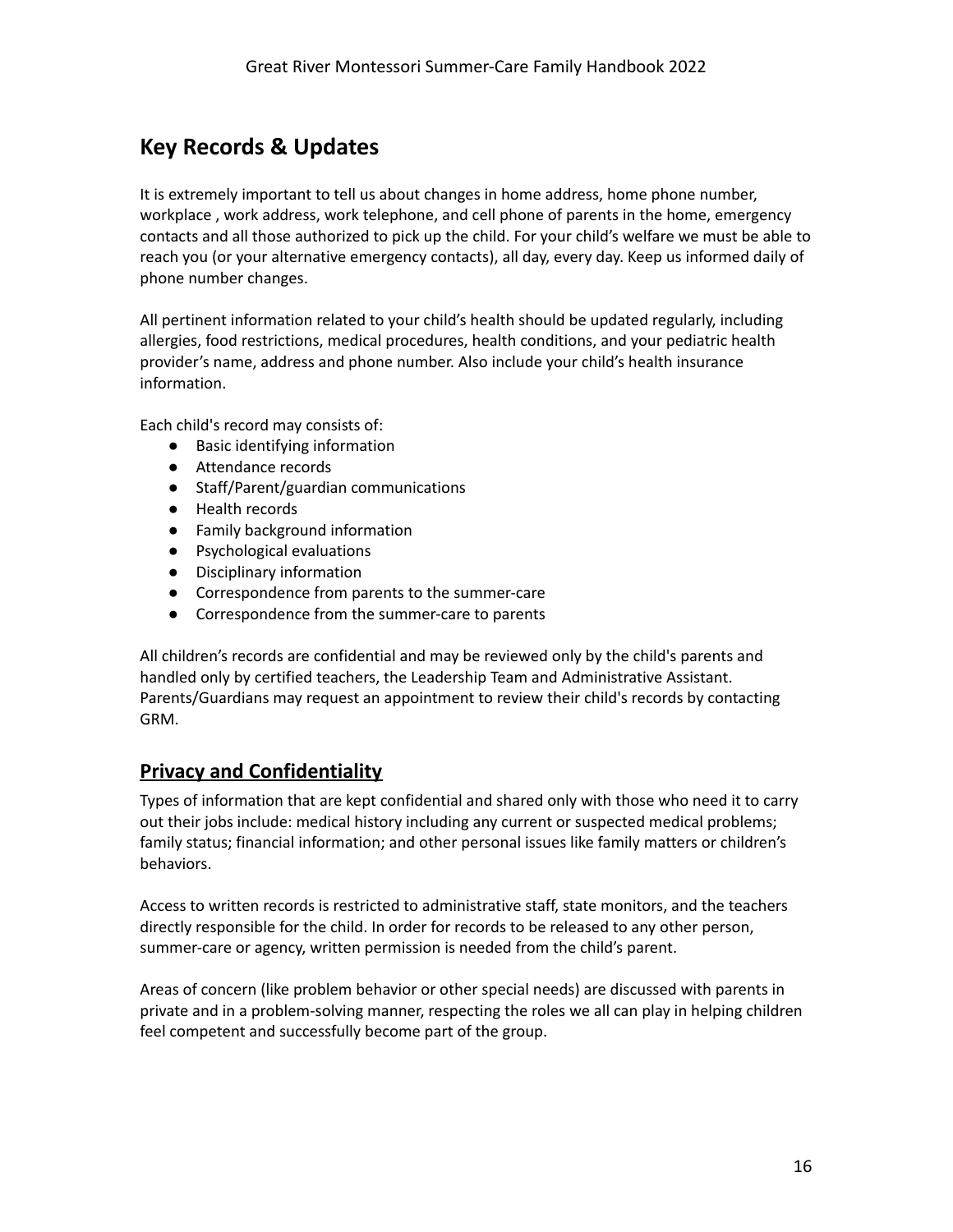## <span id="page-17-0"></span>**Family Education Records Privacy Act**

Under this act, families have the following rights:

● Parents/guardians and eligible children (over 18 years of age) have the right to inspect and review the records of the child. When a request is made, GRM is required to make the child's records available (or give copies of records if circumstances make appointment difficult). Limitations:

> 1. Only information relating to that child (e.g., a document that contains an incident of that child and other children must have the others' identifying information redacted.)

2. Student, no matter how old, may not inspect the parents/guardians' financial records.

3. No right to inspect letters and recommendations dating to before 1/1/95. 4. After 1/1/95, no right as long as the child waived their right and if recommendations are related to application for receipt of honor, employment, and for admission to another educational institution.

Parents/guardians and eligible children have the right to request amendments of educational records they believe are inaccurate, misleading or in violation of the child's rights.

> 1. The summer-care must respond within five working days and if the summer-care denies the request, the summer-care must inform the parent/guardian of their right to a hearing on the issue.

- In an expulsion hearing, the summer-care has a right to refer to any records in a child's file, but needs to notify the parent/guardian of their right to review this information prior to the hearing. (The summer-care has an obligation to make sure these records have already been edited to redact the identities of other children other than the child concerned.)
- The summer-care has to annually notify families of these rights as well as summer-care policy regarding directory information under FERPA requirements. Anyone to whom we release records must not disclose that information to anyone else.
- Exceptions to Nondisclosure
	- 1. Officials/Employees of the summer-care district (including teachers who have legitimate educational interests).
	- 2. Officials of another summer-care district in which the child wishes to enroll may receive records without consent. GRM will give the parent/guardian copies of the records we forward in this special instance. (Whether we have parent/guardian consent to forward or not, we must forward the records by five working days.)
	- 3. The summer-care can disclose information in connection with financial aid. (Any information of this type is given to the financial aid committee with identifying information redacted.) 4. Education records can be disclosed through requests by judicial order or subpoena.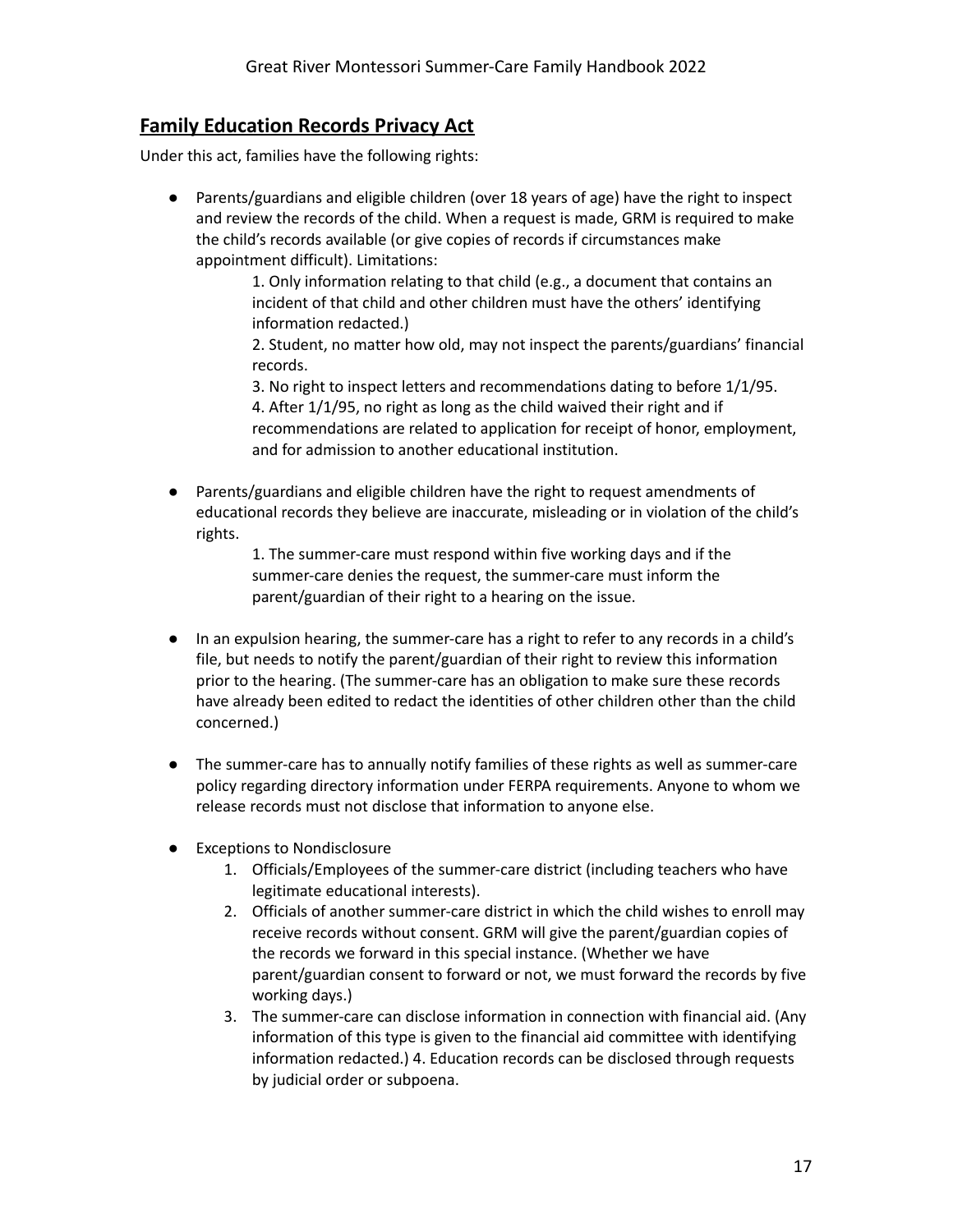- 4. Healthcare providers or emergency medical personnel if necessary to protect the health/safety of the children or others.
- 5. Directory Information if the summer-care has complied with FERPA rules of notification/written policy.

# <span id="page-18-0"></span>**Tuition, Invoicing, and Fundraising/Donations**

#### **Tuition and Invoicing**

GRM tuition includes licensure required fees, a portion of summer-care operational expenses, and staff salaries.

GRM charges a fixed monthly tuition for your child's regular schedule. We do not deduct tuition for summer-care closings, scheduled breaks, sick days, vacation or other absences. For your convenience, different options for tuition billing are available. Families choose which option works best for them when their child is enrolled.

- 3-month billing cycle (tuition is due on the first business day of each month from June to August)
- One Installment Tuition (tuition is paid in full for the upcoming program, due June 1st

Parents may make payments through automatic account withdrawal; requests for this service can be made during registration. You may also pay by cash or check. Checks made to Great River Montessori and dropped off in the office.

If a child is withdrawn from our summer-care, written notification must be provided. Tuition is charged for 30 days following written notification. For example, if your child is to leave the program as of June 31st, you must give notice on June 1st to avoid being responsible for July's tuition.

Sibling Discounts will be applied as follows: first tuition (no discount); 2nd tuition (10% discount); 3rd tuition (20% discount); 4th tuition (30% discount). No tuition refunds are offered for children's absences. Parents/Guardians are obligated to pay the entire summer tuition and applicable fees regardless of their choice in payment plan options.

## <span id="page-18-1"></span>**Delinquent Accounts**

A grace period of five days will be allowed. After this grace period, the account will be considered delinquent and the children(s) will not be allowed to attend GRM until all tuition is current. Additionally, a late fee of \$35 will be applied and a statement will be emailed along with a daily fee of \$5.00 for each day after the grace period tuition is not paid. If an account is past due after the five day grace period immediate payment will be expected. If full payment cannot be made, a payment plan needs to be set in place within 30 days. The payment plan will not exceed 60 days and will be agreed upon by both parties. If contact and/or a payment plan cannot be worked out within 30 days of the past due tuition, the account will go to Small Claims Court and services by GRM will be terminated.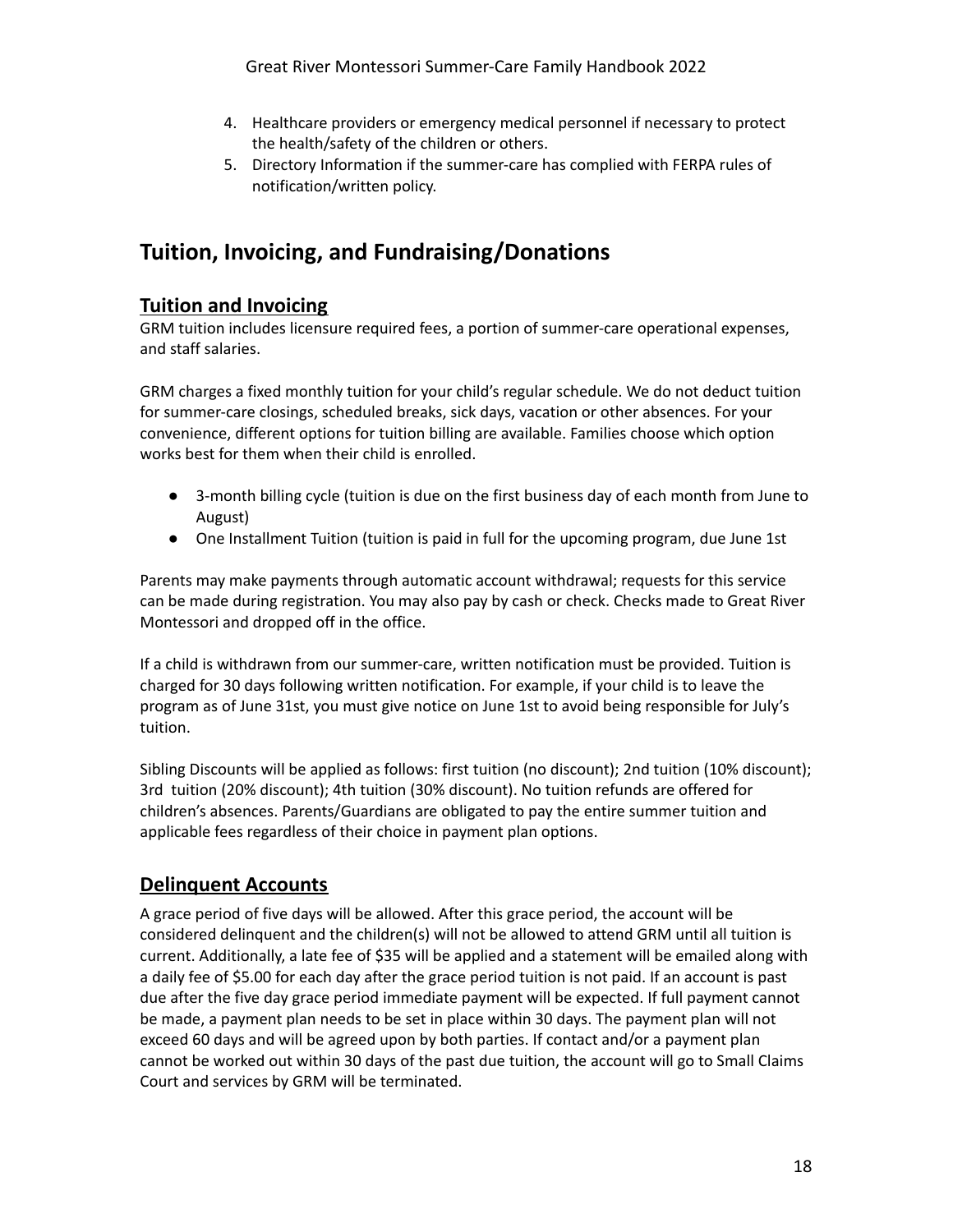## <span id="page-19-0"></span>**Donations**

GRM, is a not-for-profit corporation and may accept contributions from any source that is knowledgeable of this information. Corporate and private gifts are always gratefully received. Donations to GRM are tax deductible to the extent allowed by law. Please request a donation form if needed or ask a teacher about any donation questions.

## <span id="page-19-1"></span>**Fundraising**

In order to meet our budgetary fundraising goals, all families are strongly encouraged to participate in all fundraising events throughout the summer. GRM makes a great effort to limit the number of fundraisers as much as possible by choosing ones that have proven to be most successful.

As a private non-profit institution, Great River Montessori's main sources of funding are tuition and fundraising. The Leadership Team works diligently each year to keep tuition costs at a reasonable rate while also keeping in mind operational and staffing expenses. Fundraising is a vital key to keeping tuition increases each year to a minimum and reaching budgetary goals.

# <span id="page-19-2"></span>**Security and Safety Policies**

## <span id="page-19-3"></span>**Sign In and Sign Out Safety Protocols**

Parent/Guardians MUST sign their child in and out, including time, prior to entering or leaving the summer-care grounds. Each child's safety and behavior is the responsibility of the parent/guardian until such time as the child is dropped off or walked to their classroom and/or dismissed to a parent/guardian.

#### <span id="page-19-4"></span>*Child Pick-Up Authorization*

Children are only permitted to be picked up by those individuals authorized to do so by the enrolling parent(s). These persons are listed on the Child Care Enrollment form. Please keep the list up-to-date. If you need to ask someone to pick up your child who is NOT on the form, please notify GRM ahead of time, either in person, by email, or by telephone. Remember to notify your regular carpool driver of the change. If an adult does not have written permission from the parent/guardian and/or is not on the Child Care Enrollment form, the child will not be released to them, with no exceptions. Great River Montessori staff reserves the right to request picture identification and refuse release without such proof of identity.

Any individual picking up or dropping off your child must adhere to the drop off/pick up policies stated in this handbook.

## <span id="page-19-5"></span>**Security and Locked Door Policy**

To improve the level of safety for children at GRM, all exterior summer-care doors will remain locked at all times. All visitors will need to knock to enter the summer-care. All visitors and staff are to use the front door upon entering and exiting the summer-care. Additional information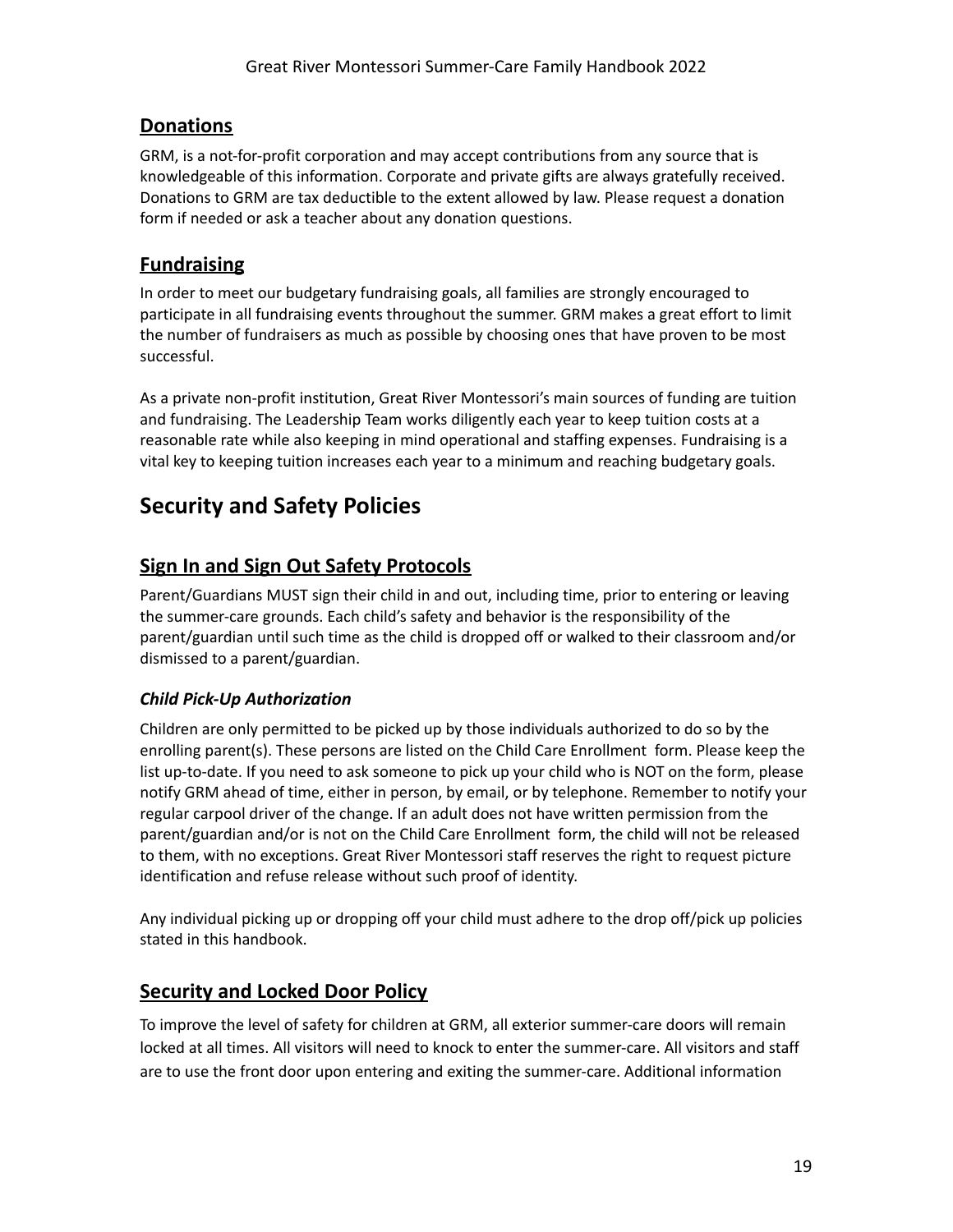regarding the summer-care's security procedures will be distributed as needed. When summer-care is in session, visitors must check in upon entry.

#### <span id="page-20-0"></span>**Photograph and Social Media Policy**

GRM policy defines a child's photograph as "Student Directory Information" and thus is public information, unless you state differently on the Media Release form. If your child's information is public, for example, your child's photo and name may appear in summer-care pictures and classroom publications. Also, should your child or summer-care receive a public honor or recognition, the summer-care would provide your child's summer-care picture to the honoring organization and/or media upon request. The summer-care does also have a website, Facebook page, and print media that your child's picture or work may be displayed on.

Each child must have a Media Release form on file at the beginning of each summer that will provide or deny permission for the following media purposes:

- During the year, the media may visit your child's summer-care, with summer-care permission and parents notified in advance, to cover special events and may want to interview, videotape or photograph your child.
- GRM may also wish to use your child's photograph, voice, likeness or child work for promotional and educational reasons, such as in publications, posters, brochures, newsletters and videos; on the summer-care websites; on local cable television channels; or at community events (e.g. expos or fundraisers).
- GRM does have a presence in social media to keep parents and the community informed about the summer-care and upcoming events and may use a child's photograph, videotape, or special projects on their summer-care Facebook page or public website.

## <span id="page-20-1"></span>**Outdoor Policy**

Being outdoors in a natural environment is a key part of GRM's Summer-Care Program. Children will go outside multiple times throughout their day. Children will be outdoors for recess as long as weather permits. If your child is well enough to attend summer-care, s/he is well enough to go outside.

Children must always have appropriate clothes for outdoors. Some weather conditions prohibit outdoor activities. Children will not go outdoors when the classroom teacher determines to be too severe.

Our nature studies include experiencing a variety of seasons, studying seasonal weather patterns, and learning about their effects. Therefore, children may at times experience rain and will require rain boots and rain jackets. Please provide them with appropriate outerwear no matter the weather.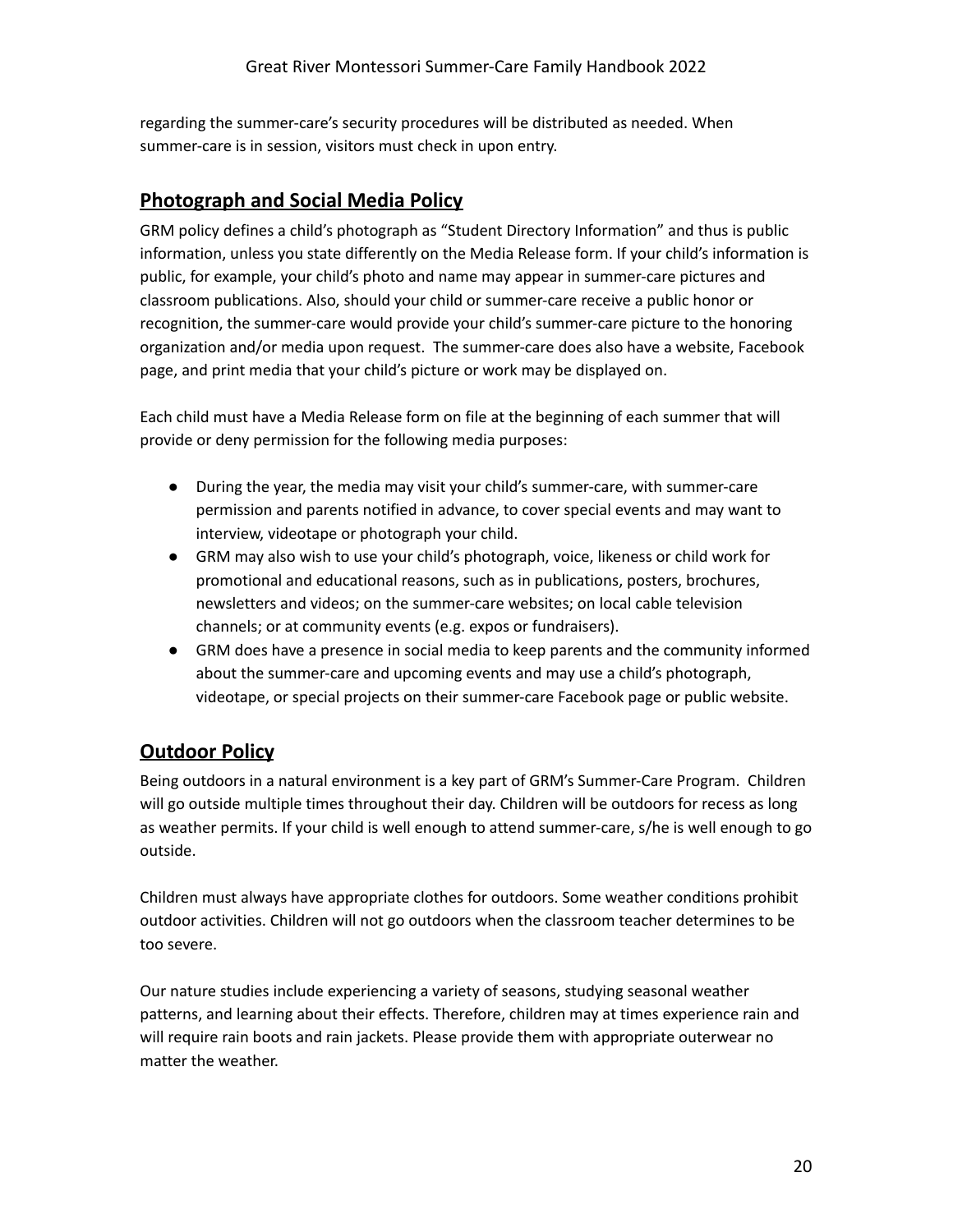#### <span id="page-21-0"></span>**Possession of Firearms and Dangerous Weapons on School Grounds**

It is a felony for a person to knowingly possess a firearm (concealed or otherwise) on the grounds of a summer-care. Wis. Stat. § 948.605(2)(a).

It is a forfeiture for a person to knowingly possess a firearm (concealed or otherwise) at a place that the person knows or has reasonable cause to believe is within 1,000 feet of the grounds of a summer-care. Wis. Stat. § 948.605(2)(a).

Exceptions: There are a number of exceptions to the restrictions on possessing a firearm in or on summer-care grounds or within 1,000 feet of summer-care grounds. It is lawful to possess a firearm in or on the grounds of a summer-care or within 1,000 feet of the grounds of a summer-care as follows:

- On private property that is not part of summer-care grounds. Wis. Stat. § 948.605(2)(b)1m and 18 USC 922(q)(2)(B)(i).
- By a law enforcement officer acting in his or her official capacity. Wis. Stat. § 948.605(2)(b)1m and 18 USC 922(q)(2)(B)(vi).
- The firearm is not loaded and is encased or in a locked firearms rack that is on a motor vehicle. Wis. Stat. § 948.605(2)(b)3a and b.
- By a state-certified commission warden acting in his or her official capacity. Wis. Stat. § 948.605(2)(b)2m.
- By a person who is a CCW licensee or out-of-state CCW licensee may possess a firearm within 1,000 feet of the grounds of a summer-care, but not in or on summer-care grounds. Wis. Stat. § 948.605(2)(b)1r.

Other weapons: It is a crime to possess a dangerous weapon (other than a firearm or BB or pellet gun) on or in any summer-care building, summer-care grounds, recreation area, athletic field or any other property owned, used or operated for summer-care administration. Wis. Stat. § 948.61.

## <span id="page-21-1"></span>**Evacuation Drills**

For the purpose of organization and proficiency, GRM may conduct a monthly practice fire drill and periodic tornado drills. These evacuations will be run in accordance with our Emergency Response Manual Policy and documentation will be posted in the classrooms. Drills may evoke strong emotion or curiosity in your child; please be prepared to have calm and reassuring conversations with your child if/when safety drills are brought up.

# **Health Policies**

Any child suspected of having a communicable disease is separated from the other children immediately. The teacher will then discharge the child to the care of his/her parents/guardians or the person who has been designated by the parents/guardians.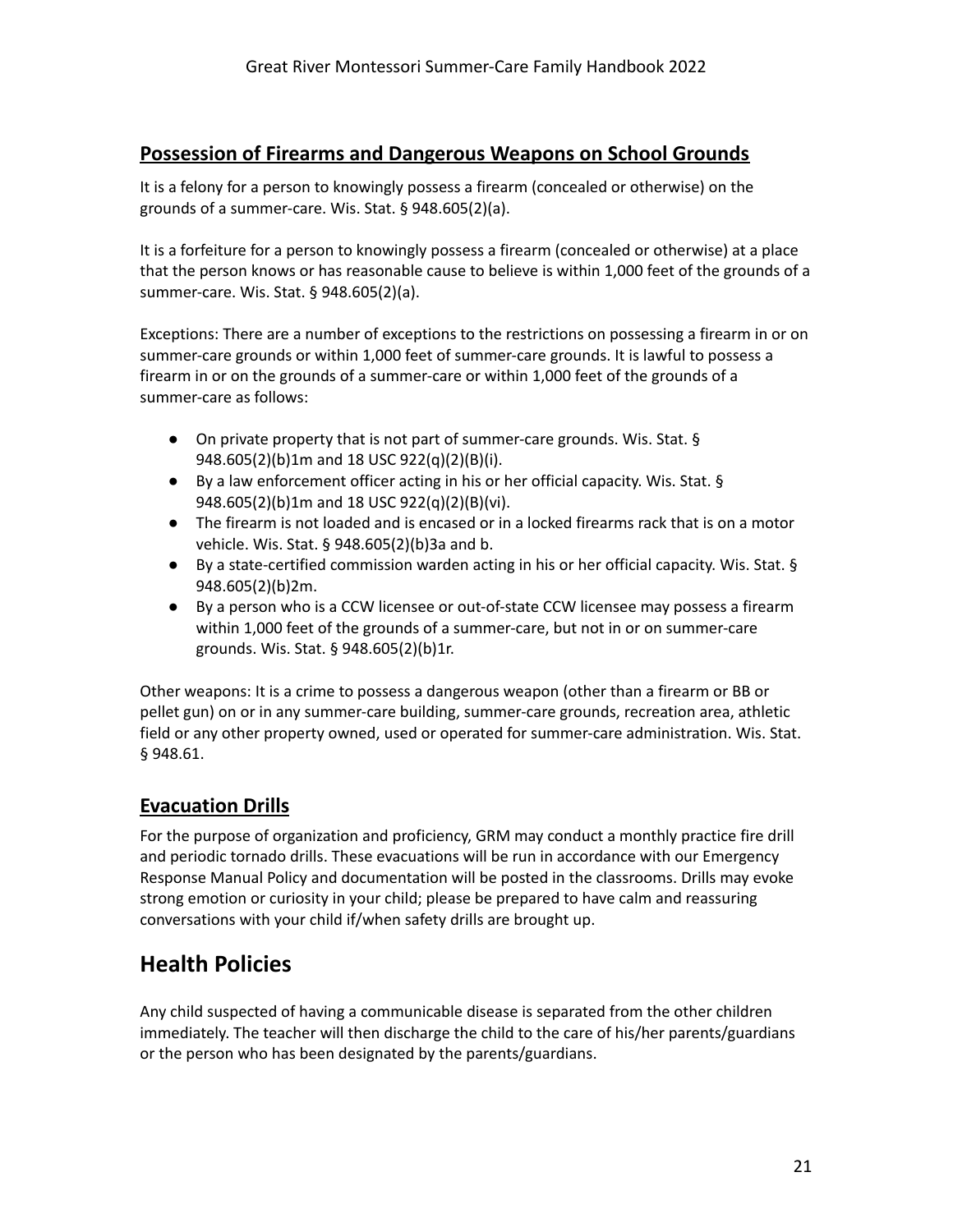Children who have a contagious disease must be kept at home until they are no longer contagious. GRM must be informed of such illness so that other parents/guardians may be warned to look for symptoms.

#### **COVID Release of Liability and Waiver of Claims Agreement ("Release")**

#### **Please read this agreement thoroughly, as it discusses the potential risks of placing your child(ren) in the care of Great River Montessori Inc. during the current public health crisis.**

I, the undersigned, in my capacity as parent or legal guardian, hereby acknowledge the health risks and dangers associated with the transmission of the COVID virus, and other communicable diseases, such as; long term effects on an individual's heart, lung and brain and other health effects, known and unknown, including a possibility of death. I recognize that exposure to the COVID virus, or other communicable diseases, could occur while my child is in the care of Great River Montessori Inc. (GRM).

As such, and in consideration for educational services, child care and supervision to be provided by Great River Montessori Inc., I, the undersigned, for myself, my minor children enrolled in Great River Montessori Inc., and others I live with fully assume all of the risks associated with participation in the Program, including the possibility of COVID (or the novel coronavirus) community spread and the known and unknown risks associated with COVID.

I, as parent and/or legal guardian, have read and fully understand and acknowledge the contents of the release and agree that I am voluntarily waiving, releasing, indemnifying and discharging Great River Montessori Inc. and its officers, directors, employees and volunteers from any and all liability, damages, and each and every action collectively, ("claims") by participating in and/or associated with placing my child(ren) in the care of Great River Montessori, including, but not limited to, exposure or transmission of the COVID virus.

I understand that if my child(ren), myself, or others that I live with require medical treatment, even if I suspect that the medical treatment is required due to some exposure to a contagion while my child was in the care of Great River Montessori, I agree to be financially responsible for the cost of such treatment. I am aware Great River Montessori does not provide health insurance for my child(ren), myself, or others that I live with and I should carry my own health insurance.

Should any part of this agreement be declared invalid by a court of valid jurisdiction the remaining provisions of this agreement shall remain in full force and effect.

**MY SIGNATURE BELOW IS CONFIRMATION THAT I HAVE READ AND FULLY UNDERSTAND AND ACKNOWLEDGE THE CONTENTS OF THE RELEASE AND AGREE THAT I AM VOLUNTARILY WAIVING, RELEASING, INDEMNIFYING AND DISCHARGING GREAT RIVER MONTESSORI INC. AND ITS OFFICERS, DIRECTORS, EMPLOYEES AND VOLUNTEERS FROM ANY CLAIMS AND WAIVE**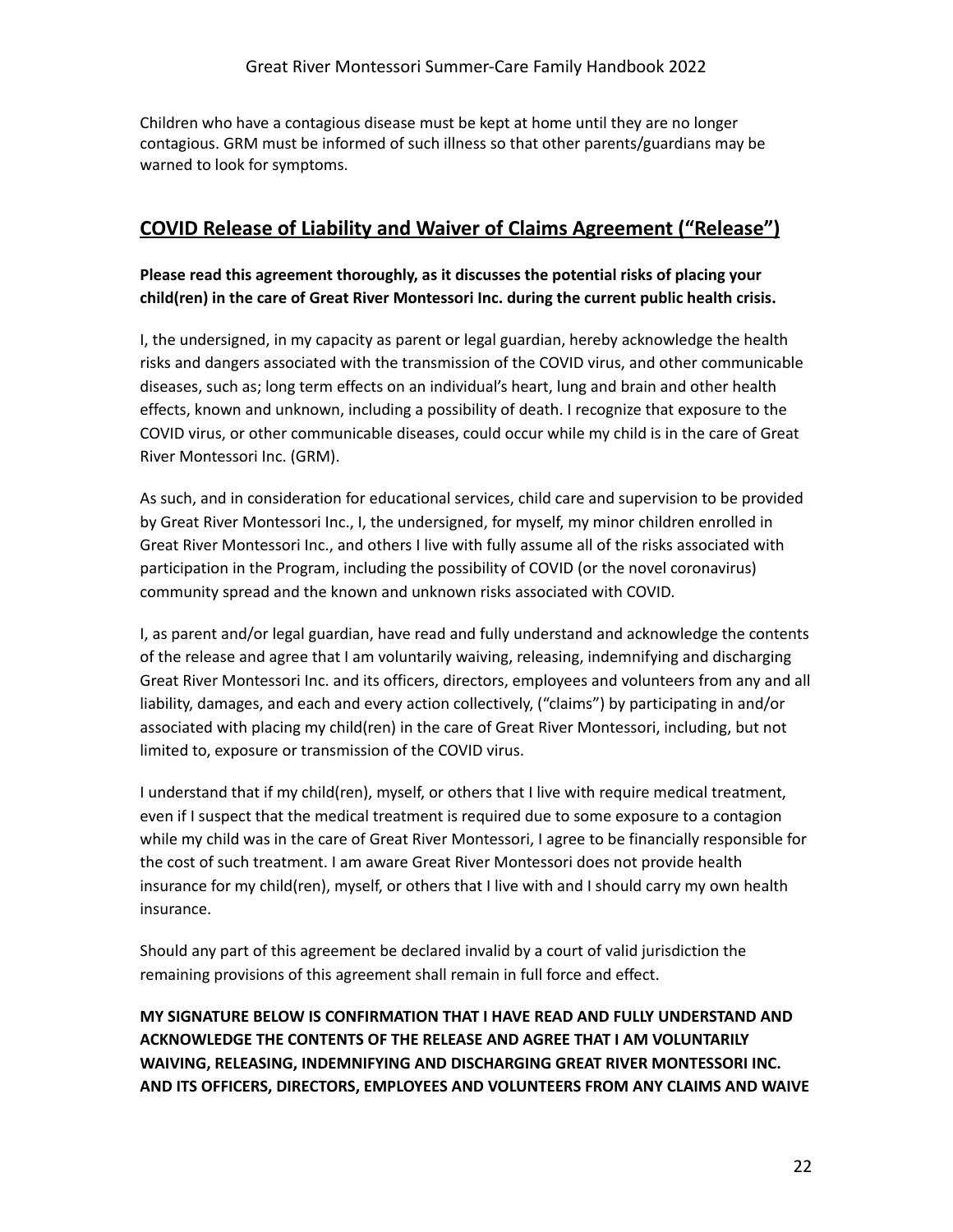**THE RIGHT TO FINANCIAL RECOVERY FOR HARM, RELATED TO THE COVID PANDEMIC, SUFFERED AS A RESULT OF MY CHILD(REN) BEING IN THE CARE OF GREAT RIVER MONTESSORI INC., TO THE FULLEST EXTENT OF THE LAW.**

#### <span id="page-23-0"></span>**Student health criteria for exclusion from summer-care**

Children should not come to summer-care if an illness:

- Prevents them from participating comfortably in activities.
- Poses a risk of transmission.
- Results in care greater than our staff can provide.
- Includes a fever of 100 degrees Fahrenheit or higher.
	- Students must be fever-free, without assistance of medicine, for 24 hours before returning.

Children who have been out of summer-care due to illness must be kept home until fully recovered. If a child has been diagnosed with a contagious disease, the parents/guardians must call and report such disease to the office. GRM will notify families when a contagious disease is reported.

No oral medication, topical medication, drops, vitamins, or fluoride supplements are administered by GRM staff unless they are in their original packaging and a Medication Administration Form is filled out, signed, and dated by a licensed physician or parent/guardian. All prescribed medication must have signed consent by the child's licensed prescribing physician.

#### <span id="page-23-1"></span>**Specific illnesses and conditions related to exclusion from summer-care**

Unwell or overtired children should not attend summer-care. Contagious diseases or conditions that necessitate exclusion from GRM include but are not limited to chicken pox, German measles, infectious hepatitis, measles, mumps, whooping cough, diphtheria, meningitis, H1N1, conjunctivitis (pink eye), hand and mouth disease, COVID, and parasitic infestations or infections. These diseases or conditions must be reported to the summer-care immediately upon confirmation so other parents and the county health officer can be notified. A child must be absent for the amount of time indicated by the health department before attending summer-care again.

If a child becomes sick, or, for example, a condition like lice is noted, while the child is at GRM, the parent is immediately called and the child is moved to a rest area away from other children until the parent arrives. A staff person will attend to the needs of the sick child while we wait for you to arrive. Please pick up your child within 60 minutes of receiving a call. If we cannot reach you, we will contact the people on your Emergency Care plan form.

Children should stay home if they have:

- A fever of 100 degrees Fahrenheit or higher within the past 24 hours\*
- Severe nasal and/or chest congestion
- Vomiting and/or diarrhea within the past 24 hours\*
- Unidentified rash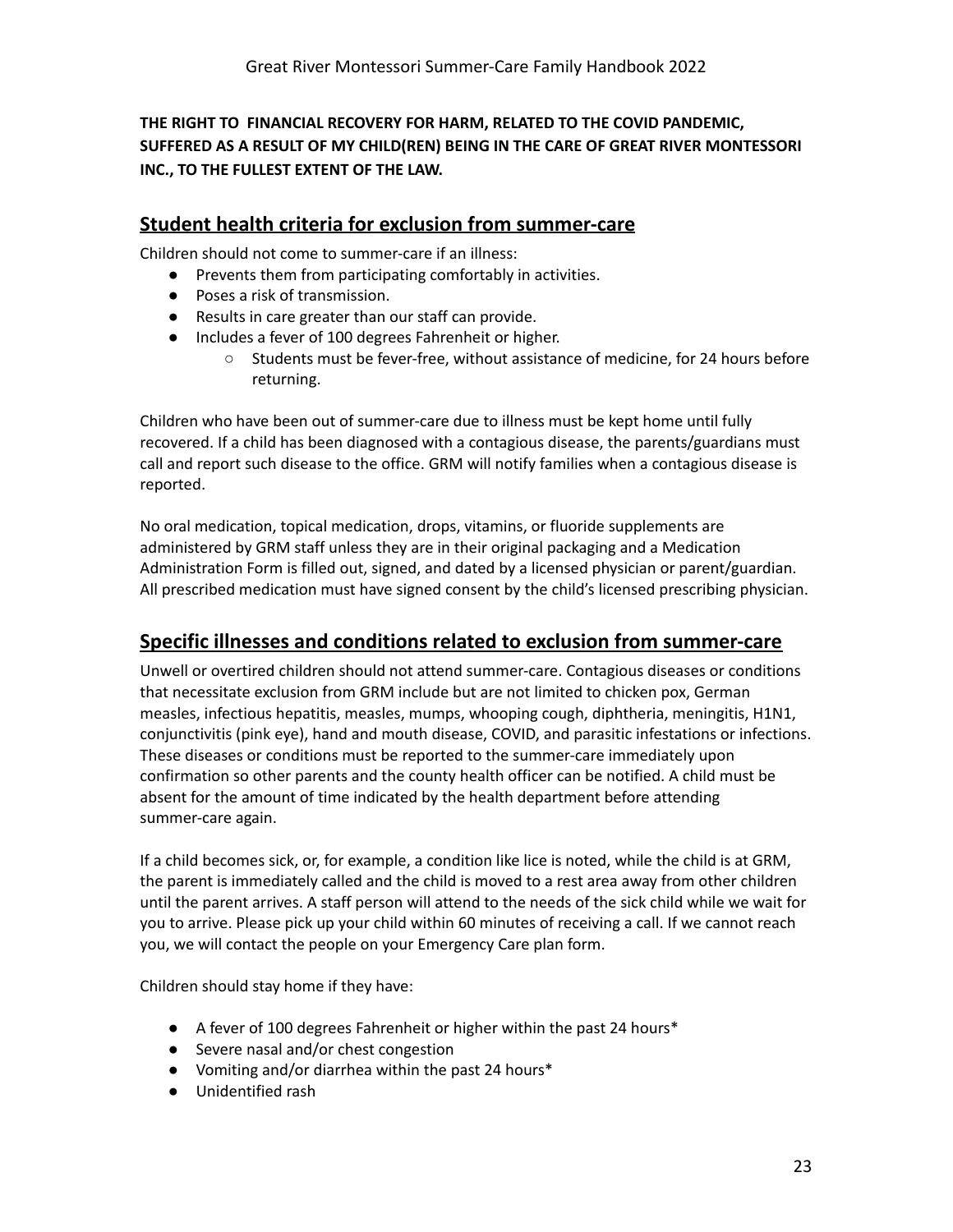● Symptoms of: pink eye, strep throat, measles, mumps, impetigo, chicken pox, scabies, ringworm, pinworm,head lice, or COVID.

\* Please note, fevers controlled by medication are still fevers; children must stay home until free of fever for 24 hours without medication. Children must be free of persistent fever or diarrhea for 24 hours and no longer in a contagious stage of any communicable disease before returning to summer-care.

No staff member, volunteer, visitor or parent with symptoms of serious illness or communicable disease, or whose behavior gives reasonable concern for the safety of the children, should be on summer-care premises.

When a child is suspected of having chicken pox, German measles, infectious hepatitis, measles, mumps, poliomyelitis, scarlet fever, whooping cough, diphtheria, meningitis, COVID or other reportable communicable diseases, the local public health officer shall be notified.

A child may be re-admitted without a statement from a physician after having had a communicable disease only if the child has been absent for a period of time equal to the longest usual incubation period of the disease as specified by the health department.

Random, visual checks for lice and nits may occur during predictably risky times. The procedure that will be followed if lice or nits are detected is:

- Parents of individual children with lice or nits are informed, shown what was discovered, and given information about the GRM no nit policy.
- The child is sent home for treatment and removal. A visual check will be completed by a GRM staff when the child returns to confirm that all nits are gone.
- On the day of discovery, all children will receive a visual check for lice and nits.
- Seven days after lice or nit discovery, every child in the summer-care will receive a visual check for lice and nits.

## <span id="page-24-0"></span>**Emergency Transportation and Medical Treatment**

In the case of a medical emergency GRM will adhere to the following procedure

- Qualified staff will attend to injuries and provide first aid.
- Parents will be contacted.
	- If parents are unavailable, emergency contacts will be notified.
- Emergency medical services will be contacted if deemed necessary.
- GRM will arrange for medical transportation. Transportation may include ambulance or other emergency vehicle.
	- If the situation is life-threatening, the child will be transported to the nearest medical facility.

#### <span id="page-24-1"></span>*First Aid & Medical Preparedness and Procedures*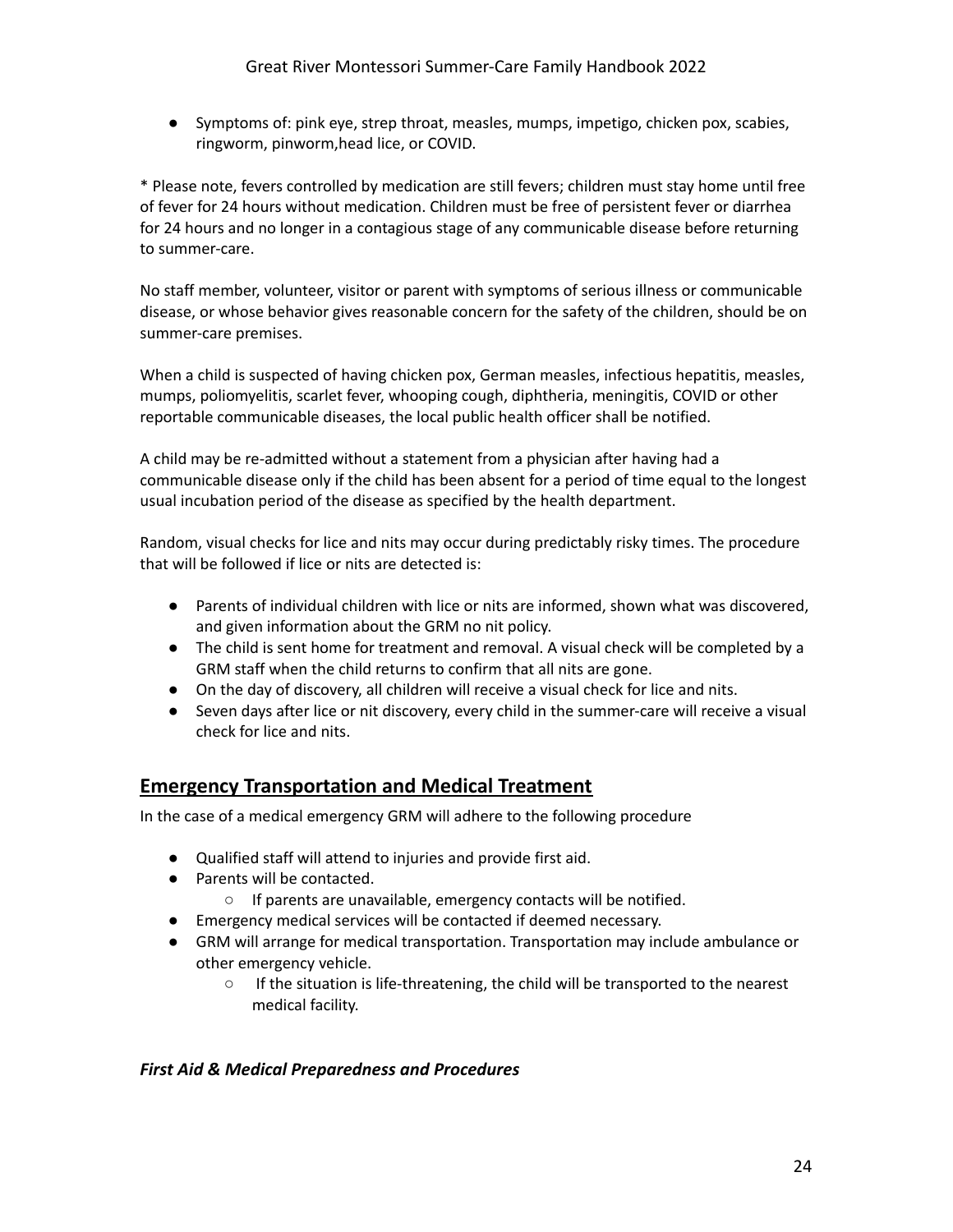- All GRM staff are trained in first aid and basic emergency care.
- GRM maintains first aid kits.
- A backpack with a first aid kit, a list of each child's medical and allergy care needs, incident reporting documents, and child emergency contact information is taken on all walking and transported field trips; this backpack stays with the designated staff member at all times.
- When an incident warrants medical attention, parents are called immediately. According to legal regulations, parents are notified immediately if there is a head injury. Otherwise, parents are notified via email or a written form sent home with their child.
- Incident records are reviewed periodically to determine that all possible preventative measures are being taken.
- Accidents are noted in the medical log and in the child's permanent file.

#### <span id="page-25-0"></span>**Protocols for Medication Administration on Premises**

If your child is on medication, try to arrange the medication schedule so your child does not need the medicine at summer-care.

Please provide us with any medications that your child would need in an emergency (for example, asthma medications, or an EpiPen for allergic reactions).

Complete and sign all medication forms. Under no circumstances may children hold their own medicines, and medications may never be kept in children's backpacks.

The following steps are required for the summer-care to administer medications:

- 1. Bring signed prescription from prescribing medical professional that includes the child's name, dosage directions, date, and physician's name.
- 2. Bring original bottle only.
- 3. Fill out the Medication Administration Form.
- 4. Stored medications will be reviewed on a quarterly basis. If a medication is close to expiring, an attempt will be made to contact the parents/guardians to verbally advise. The medication will be maintained for two weeks from the date of this contact before discarding.
- 5. If a child requires medication longer than 30 days, an updated evaluation/examination is required. Neither prescribed nor non-prescribed medications may be taken by children on their own.

#### <span id="page-25-1"></span>*Definition, Storage, and Records: Accidents, Injuries, Medications, and Health Care Substances*

For our use, medication policy and protocols apply to all health care substances to be given to a child for health reasons, including but not limited to the following: prescriptions by a physician; over-the-counter medicine such as acetaminophen, cough syrup, cough drops, etc; and other care substances such as lip balm, homeopathy, sunscreen, lotion, herbal remedies, etc.

All health care substances must be kept and administered by a staff member unless documented different on the child's Health History and Emergency Plan document. DO NOT store these in the child's backpack,or lunch box, even if it is just lip balm. Children have a tendency to share or try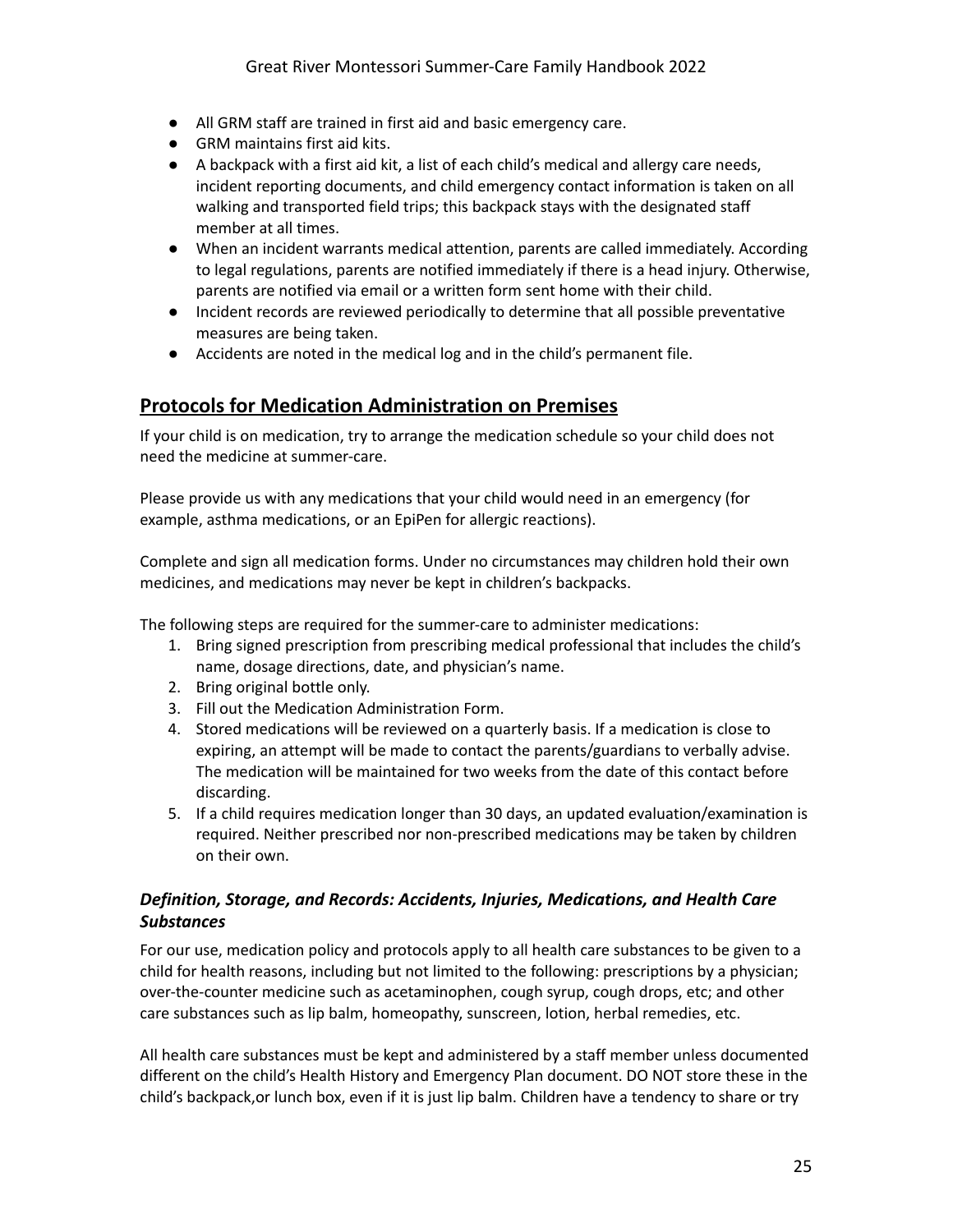whatever another child has available, which poses a potentially high health risk. Health care substances will be stored safely and out of the reach of children.

A written record is kept of the medication given, dosage, time, and staff member administering the care substance. This record is kept in the medical log.

Teachers will also keep written records of accidents and injuries. Copies will be given to parents and placed in the child's file for the following types of problems:

- Hitting or biting that leaves a mark or breaks skin.
- Persistent misuse of materials, e.g., deliberate damage, throwing, or hitting with materials.
- All behavior problems that require interventions beyond redirection will be documented on the appropriate form(s).

This documentation becomes part of the child's record. Parents of children who are hurt by another child will be notified via an incident form or phone call, depending on the injury, that same day. Examples of such incidents include, but are not limited to: physical harm, destruction of personal property, and excessive teasing.

#### <span id="page-26-0"></span>**Additional Health Measures**

All staff are trained in proper bodily fluid handling both for first aid and cleaning and/or disposing of any contaminated clothing or equipment; this training covers proper care for blood, vomit, urine and feces contact.

#### <span id="page-26-1"></span>**Cleaning and Sanitizing**

We at GRM take the safety and cleanliness of our summer-care seriously..

Children are instructed to wash their hands with soap and water before handling food and after toileting. Teachers may help children with the hand washing process and stress its importance. Staff members also wash their hands with soap and water frequently, and especially after assisting children with toileting or after assisting an ill child.

Disposable gloves are used for changing soiled clothing, first-aide, and bathroom cleanup. Wet or soiled clothing will be changed promptly and sent home in a plastic bag. Please remember to replace your child's extra set of clothing. GRM does keep extra clothing on hand for emergency use but cannot guarantee proper sizes will be available.

All tables and food preparation/serving areas are sanitized. Cleaning materials are washed on a regular basis by staff. Disinfecting wipes may also be used on surfaces.

Naptime bedding should be taken home and washed every other week. Staff will put bedding in a bag and send it home with your child at the end of every two weeks. Please remember to bring it back, washed and clean, on the next scheduled summer-care day.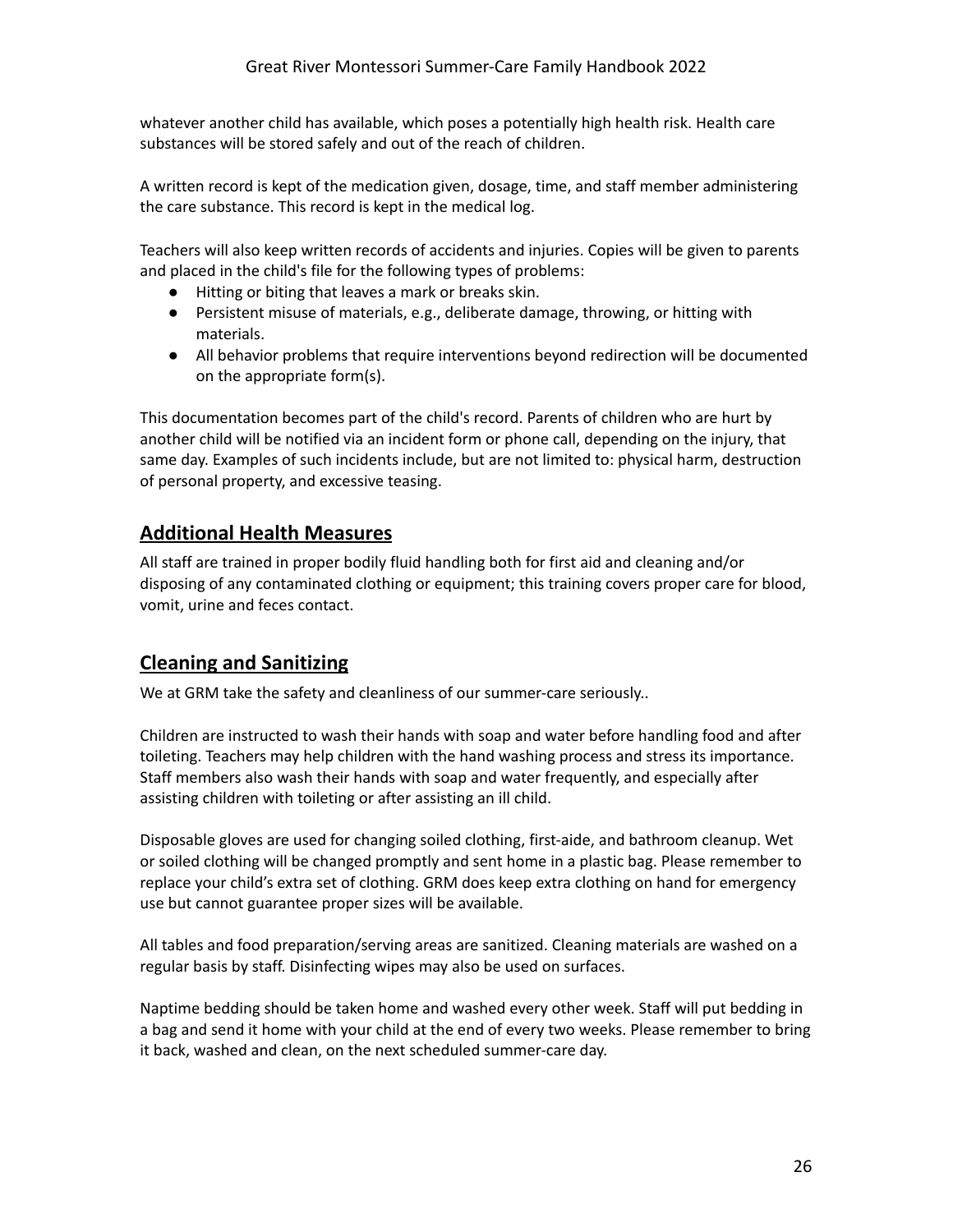## <span id="page-27-0"></span>**Physical Examination**

All children shall have an initial physical examination not more than one year prior to nor later than three months after their first day of attendance. The Child Health Report Form must be signed and dated by a licensed medical professional. Each child shall have a subsequent physical examination by a physician at least once every two years.

#### <span id="page-27-1"></span>**Immunizations**

An Immunization Record Form must be on file for each child. This immunization history must indicate immunizations the child has received or that the immunization requirement is to be waived for that child by a compliance alternative. An electronic printout from the Wisconsin Immunization Registry or other registry maintained by a healthcare provider may be used in place of the Immunization Record Form.

Children who have not received subsequent doses of vaccine appropriate to their age must receive such subsequent doses within one year of the first day of attendance and must notify GRM in writing as each dose is received. Immunization requirements are waived upon signature of the parent/guardian on the Immunization Record Form.

## <span id="page-27-2"></span>**Smoking, Vaping, and Alcohol Use Policy**

The State of Wisconsin prohibits smoking in any child care facility and in any indoor or outdoor area of the center where children are allowed, on any day the center is in operation, regardless of whether children are present. GRM maintains a smoke-free environment at all times. Additionally, GRM prohibits the use of alcohol, drugs, tobacco, smoking, and vaping on the premises with the exception of drugs used as medication and prescribed by a physician.

## <span id="page-27-3"></span>**Allergies**

Parents are required to make Great River Montessori aware of any and all known allergies as is requested during the enrollment process. If your child has a life-threatening allergy, please notify the GRM administration upon enrollment and/or upon discovery of allergy.

In the case of allergies, GRM requires the following medical documents:

- Physician identification of allergen(s).
- Physician-prescribed treatment that can be administered by a non-medical professional.

GRM may make reasonable accommodations for specific allergies on a case-by-case basis in consultation with parents and in accordance with physician guidelines. Please keep in mind that while GRM may make every effort to prevent a child from coming into contact with an allergen, these preventive efforts are not foolproof in a summer-care environment with small children, family members, and volunteers present throughout the day.

#### <span id="page-27-4"></span>**Child Abuse/Neglect**

The health and safety of the children attending GRM are our top priority. If a staff member suspects abuse or neglect of any child in our care, our team is required to report it to Child Protective Services in accordance with section 767.11.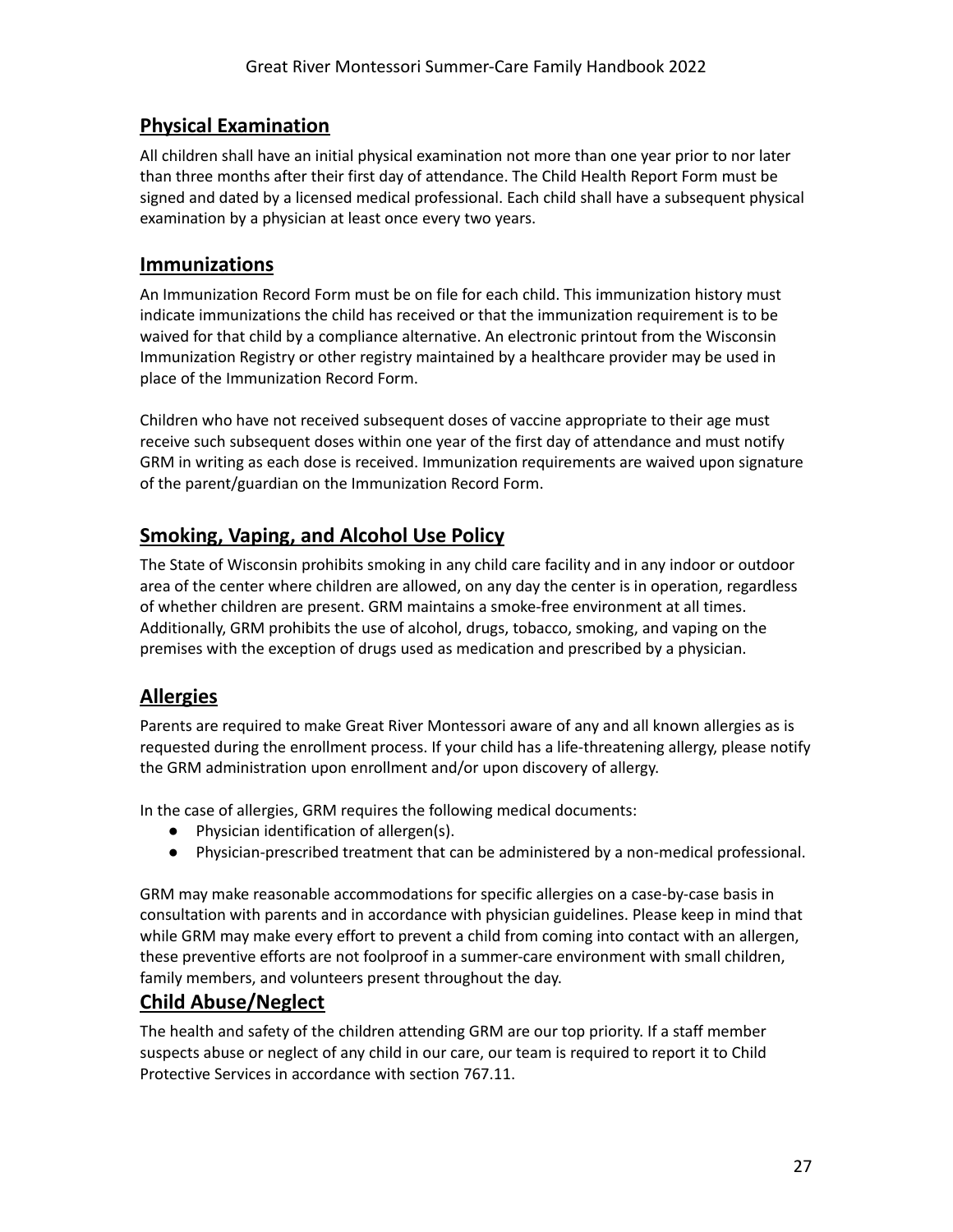Please also be aware that staff members cannot release children to individuals who appear to be impaired. If our team has reason to believe that any family member or guardian picking up a child is under the influence of drugs or alcohol, an emergency contact will be called to pick up the child and the incident will be reported.

No person making a report under these criterion may be discharged from employment for doing so. To make a report, the staff member will contact, by telephone, the County Department of Social Services, the Child Protection Agency or the Police Department. All suspicions of abuse will be documented and kept on file at the center, including the name, address, age, and sex of the child involved and the type of abuse or neglect suspected.

#### <span id="page-28-0"></span>*Definition of abuse and neglect as stated by law*

- Abuse refers to any physical injury inflicted on a child by other than accidental means, including sexual intercourse or sexual contact.
- Physical injury includes, but is not limited to, severe bruising, lacerations, fractured bones, burns, internal injuries, or any injury contributing great bodily harm.
- A neglected child refers to a child whose parent, guardian, legal custodian, or other persons exercising temporary or permanent control over the child neglects, refuses, or is unable, for reasons other than poverty, to provide necessary care, food, clothing, medical, or dental care or shelter, so as to seriously endanger the physical health of the child.

Any parent or guardian who has reason to suspect abuse by a summer-care staff member should report his/her concern to the County Department of Social Services, the Child Protection Agency, or the Police Department.

## <span id="page-28-1"></span>**Sunscreen and Mosquito Control Policy**

Mosquito and sun exposure are mitigated at GRM by the following means:

- Personal Protection: We recommend that insect repellents and sunscreens be used. All mosquito repellents and sunscreens must be provided in the original package and have a prepared sunscreen/mosquito repellent use form accompanying them.
- Parents/guardians who have additional concerns are encouraged to dress children in long sleeves and long pants for further protection.
- Breeding Habitat Control

## <span id="page-28-2"></span>**Classroom Pet Policy**

To assist in the development of care and responsibility, GRM may choose to have a pet. All activities involving a pet will be directly supervised by the teacher. All pets and their habitats (bowl, cage, etc.) will be kept clean. Parents will be advised of classroom pets. If there is a special event where an animal will be present, parents will be advised ahead of time. Please let staff know of any pet allergies your child may have.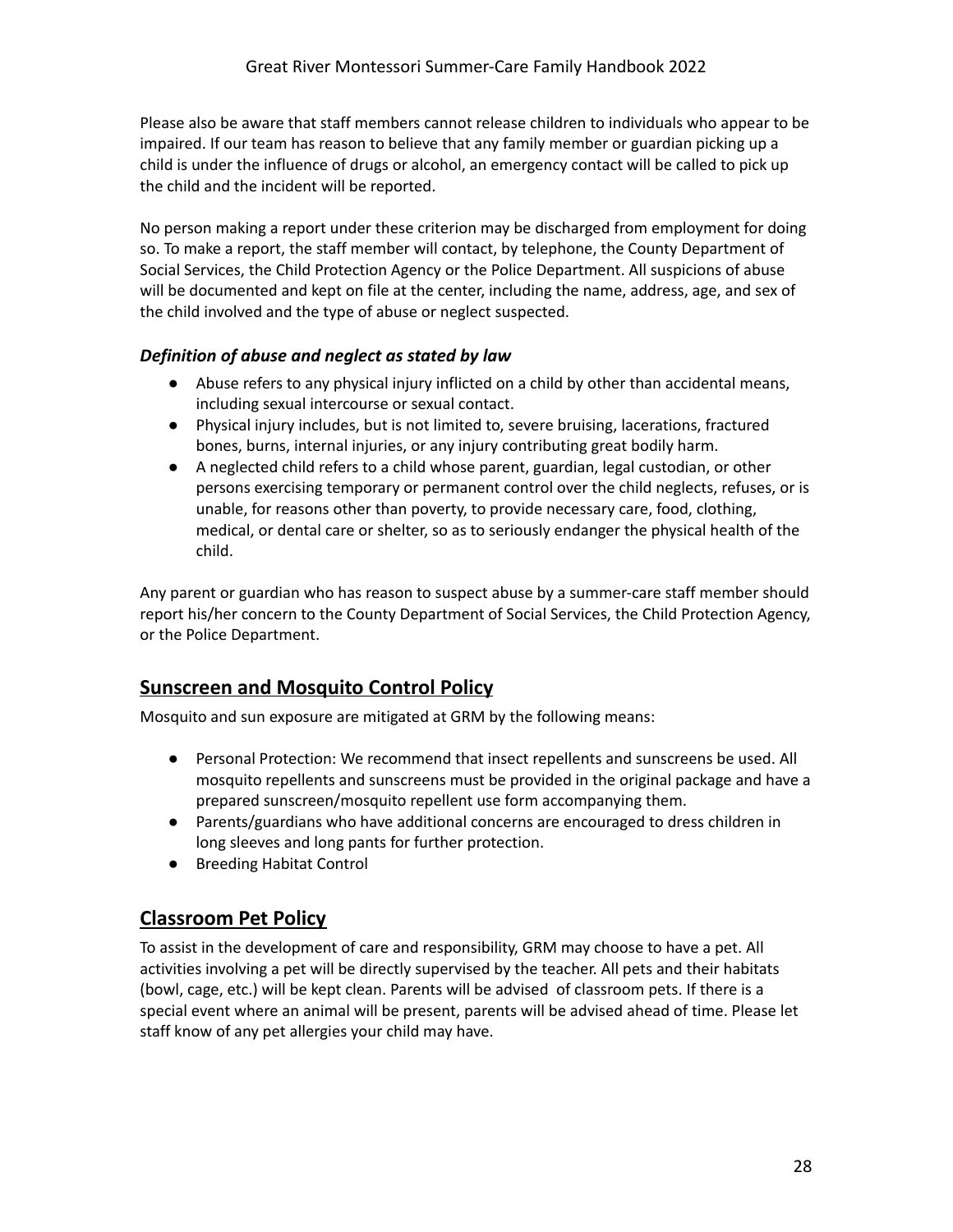## <span id="page-29-0"></span>**Nutrition Policy**

All children are to bring lunch from home. No meals are prepared on-site for your child. However, dishware, napkins, utensils and water are available. We will clean and sanitize according to regulation any reusable items we provide. Please use an insulated lunch box/bag with an ice pack as lunches will not be placed in a refrigerator unless it is an emergency. Microwaves will be available to be used to warm food during lunch. Please use a thermos for foods that need to remain warm if possible.

Parents/guardians are encouraged to ensure that sack lunches provide half of the child's daily nutritional requirements. Sack lunches should consist of at least one item from each of the following categories:

- Protein sources, such as meat, poultry, fish, eggs, cooked dried peas or beans, cheese or peanut butter
- Two vegetables, two fruits, or one of each
- Cereal or whole grain or enriched bread products

Milk and water are encouraged during lunch. Candy and soda are prohibited.

One of our goals at GRM is to provide your child time to eat a healthy well-balanced snack. All the children and their families are responsible for providing a snack to have available to them during the summer-care. These snacks should be designed with basic food groups and healthy nutrition in mind, consisting of whole grains, fresh fruits, vegetables, and proteins such as eggs or cheeses. GRM will provide snacks in an emergency situation or for special occasions throughout the year. We strive to make snacks nutritious and delicious. We want your child to learn that food choices can be tasty and good for you too. We hope these snacks will assist your child in developing lifelong healthy eating habits. Children who stay past 3:00pm will receive a second healthy snack in the afternoon.

Please keep in mind that certain foods are considered high-risk choking hazards for younger children. If your child is younger than 4 years of age, we ask that you not send popcorn. Also please do not send hot dogs or grapes unless it is prepared in a safe manner: hot dogs should be sliced lengthwise, not in rounds. Grapes must be quartered. Meat and cheese should be cut into small strips that can be bitten and swallowed. Please be aware of your young child's ability to easily eat items like raw vegetables, hard pretzels, and seeds, and send only what you believe to be a safe food for your child.

All other children should have a nutritious breakfast before arriving at summer-care.

We encourage independent eating. No child will be encouraged or discouraged from eating any specific thing you pack for their meal; no child will be asked to eat their lunch in a particular order; and no child will be forced to sit and finish their lunch. Staff is not responsible to track what your child eats.

Parents must notify the summer-care of any food allergies or sensitivities. If your child needs special requirements for food, please advise your child's teacher. We strive to work well with families who request dietary accommodations.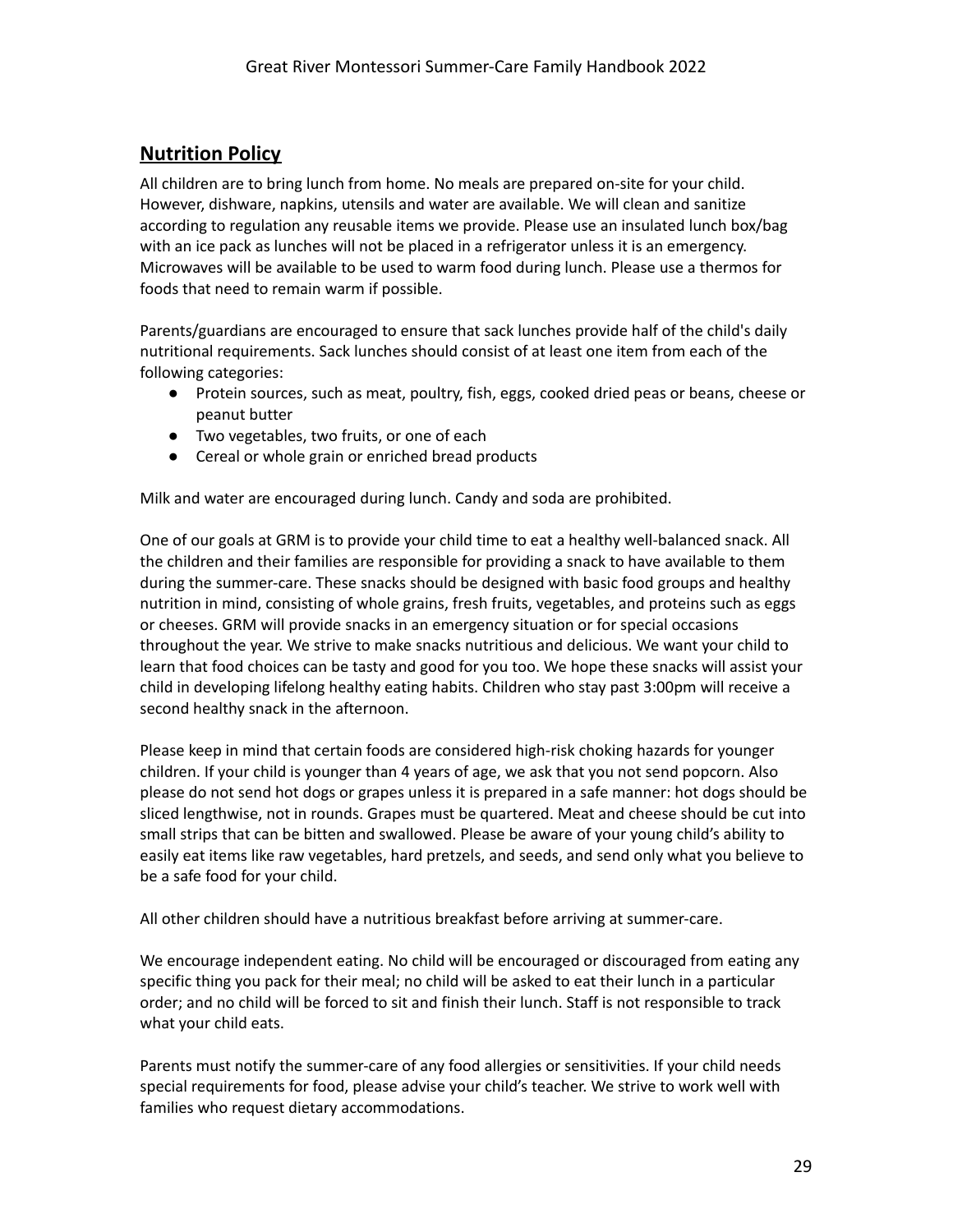#### <span id="page-30-0"></span>**Insurance**

GRM does not provide any type of health or accident insurance for injuries incurred at summer-care or at summer-care-sponsored events and trips.

# <span id="page-30-1"></span>**Organizational Structure and Guidelines**

The Board of Directors consists of the Great River Montessori Community: faculty or staff, community members, and/or parents. GRM is a Wisconsin 501(c)(3) Not-For-Profit Corporation, licensed as a Charitable Organization. The Leadership Team operates the summer-care on a daily basis, guided by a Board of Directors.

#### <span id="page-30-2"></span>**Decision-Making Processes**

The Leadership Team makes decisions related to aspects and quality of care. The Board of Directors and the Leadership Team collaboratively make large-scale financial decisions, review policies, and plan future strategy after consultation with the staff and parent/guardian body. Specific responsibilities and composition of the Board of Directors is detailed in the Bylaws. Board meeting minutes are available upon request.

#### <span id="page-30-3"></span>**Bylaws**

Copies of GRM;s Bylaws are available to parents upon request.

#### <span id="page-30-4"></span>**Grievance Procedure**

- Any matter concerning a child, the facility, or a teacher must be brought to the attention of that child's teacher before all else. Teachers are afforded the first opportunity to offer explanation and/or resolution to the parents.
- The Leadership Team must then be informed by the parent/guardian and/or teacher and is responsible to intervene in such cases where parents and teachers cannot come to an agreement.
- If either party is not satisfied with the solution, they may submit a grievance form for review. Families and staff must follow these steps, as they are crucial to resolving disparities with good grace.

## <span id="page-30-5"></span>**Board of Directors**

The Board of Directors meet quarterly with the goal of meeting one evening per month at GRM (unless otherwise posted). If you are interested in serving as a member of the Board of Directors, please contact the Leadership Team prior to the annual business meeting held in May or June.

#### **GRM 2022 Summer-Care Family Handbook Signature Page**